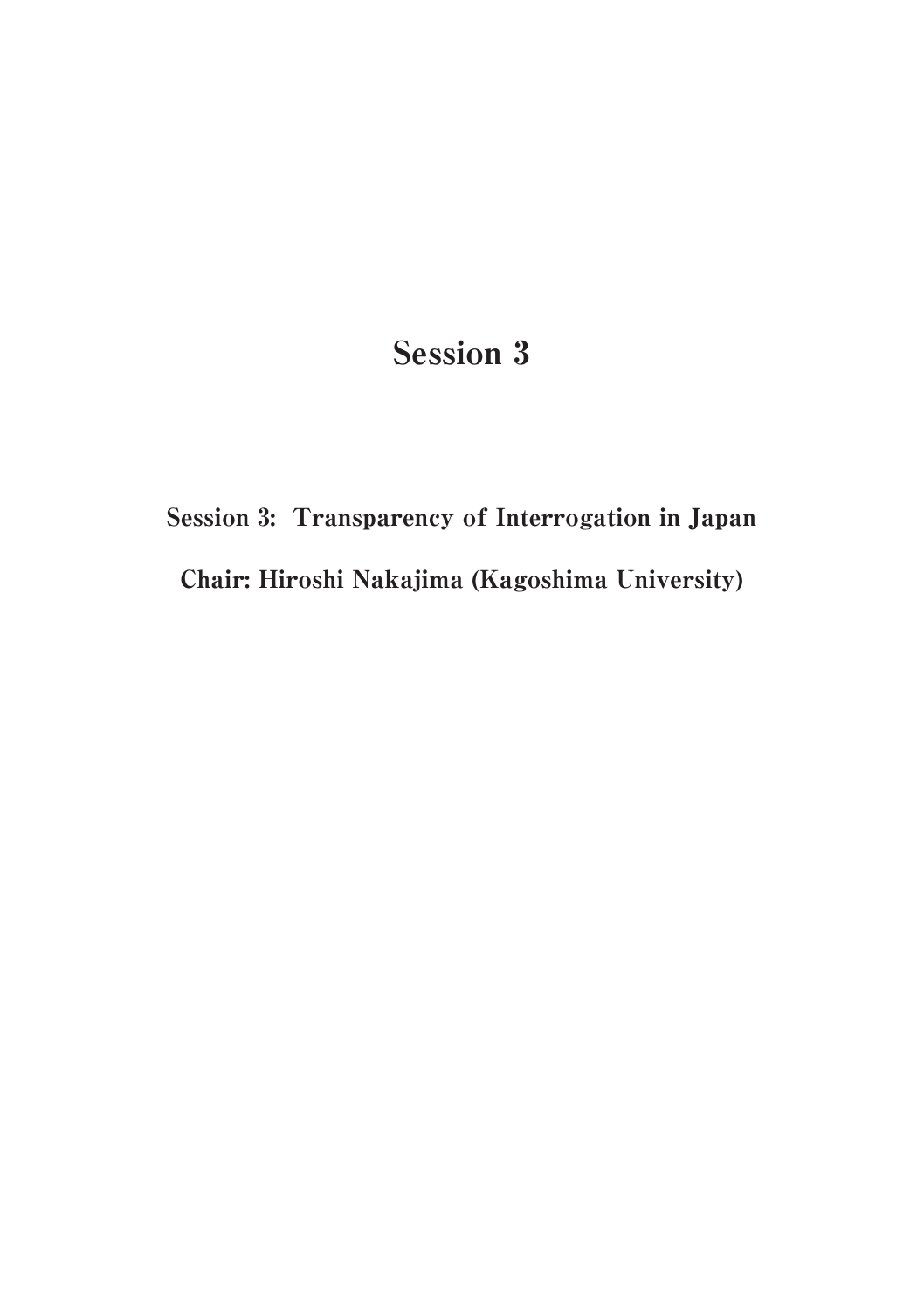How do interviews fail? The possibility of the use of the interaction using the audio-visual recording

# Kotaro Takagi (Aoyama Gakuin University)

#### Makoto Ibusuki

Now, we are going to resume the session. Please have your seat. The session third, interrogation and video recording in Japan. Now, we are ready to discuss issue in Japan. After this session number 3 without any break, we will go to the last session. Professor Nakajima of Kagoshima University is going to be the chair of the session.

#### Hiroshi Nakajima

Now, we are going to start the session in Japan. The title says ʻaudio-visual recording and what next.' This is a new element in the topic of the session. I am from Kagoshima University. My name is Nakajima. The first speaker is Professor Kotaro Takagi of Aoyama Gakuin University.

## Kotaro Takagi

I am Takagi from Aoyama Gakuin University. I am a psychologist. From that perspective, I would like to give my talk. How do interviews fail? The possibility of the use of the interaction using the audio-visual recording, starting this morning until the last session we heard from experts from Australia and Korea, and two psychologists gave us a presentation that made me feel very down, because two experts from these two countries have been using huge amount of video recorded the sessions. They have extracted the essential information. But that access to the huge amount of information is not available – recorded the session of interviews are still rare. It's impossible for us to extract the characteristics of those audiovisually recorded sessions.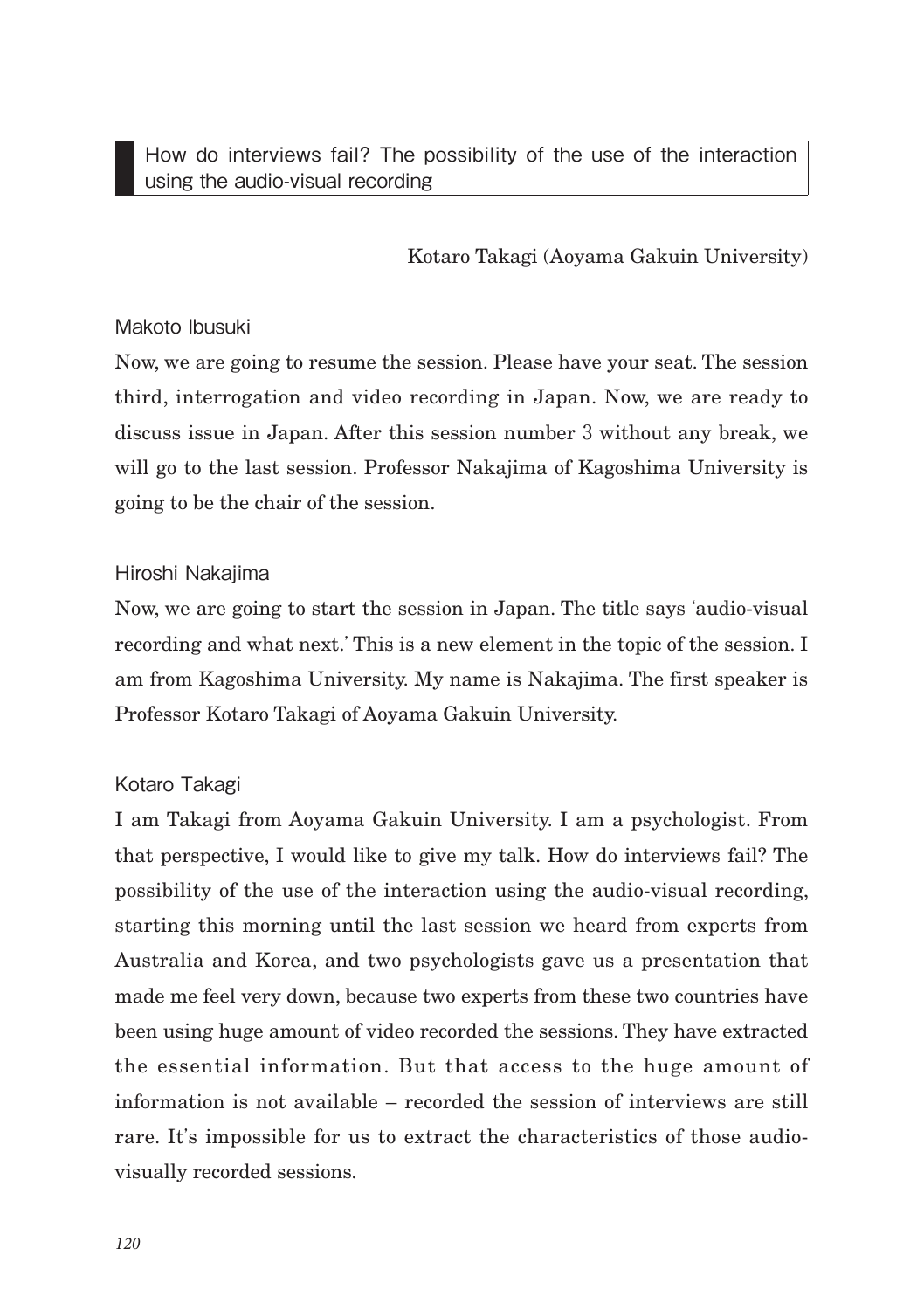Suppose there is a case in front of a court and the counsel may ask a psychologist to analyze the visual recorded sessions or any other sessions recorded with sounds available but that's from a different case. The psychologist in Japan can have access only to case studies. We are very good at analysis of single case but that's all. Now that we see more video recording in Japan and the Japanese psychologists, when we have more access to the video recorded sessions of interviews, then we should try to conduct more comparative studies among different cases. But the very accurate analysis for single case is what I am doing especially using the discourse analysis in order to analyze the interaction between the investigator and the suspect.

Here with me I have several resources of analysis of single cases in Japan. I think I can point out the important issues for the audio-visual recording of interviews in Japan. How do interviews fail? I am dealing with only contentious cases in front of the courts. Beautifully conducted interviews which are done according to the manual and also in a very appropriate manner, they do not become the subject of analysis. The cases are dealt with the cases which do present many dubious aspects. My question always is, how do interviews fail?

In my presentation, I have another perspective (slide 2). By using the audiovisual recording, can we make the sessions of interview visible? I think today we are going to do mainly the visual recording of the sessions of the interviews. That would allow us to see what's happening in the interview. By going through the images people tend to think that the judgment about the appropriateness of the interview should be quite easy. I think so. That's right for many of the cases. But myself and the fellow of my team have looked at several sessions or interviews or cases in which the availability of the visual recorded sessions actually work against in terms of the benefit to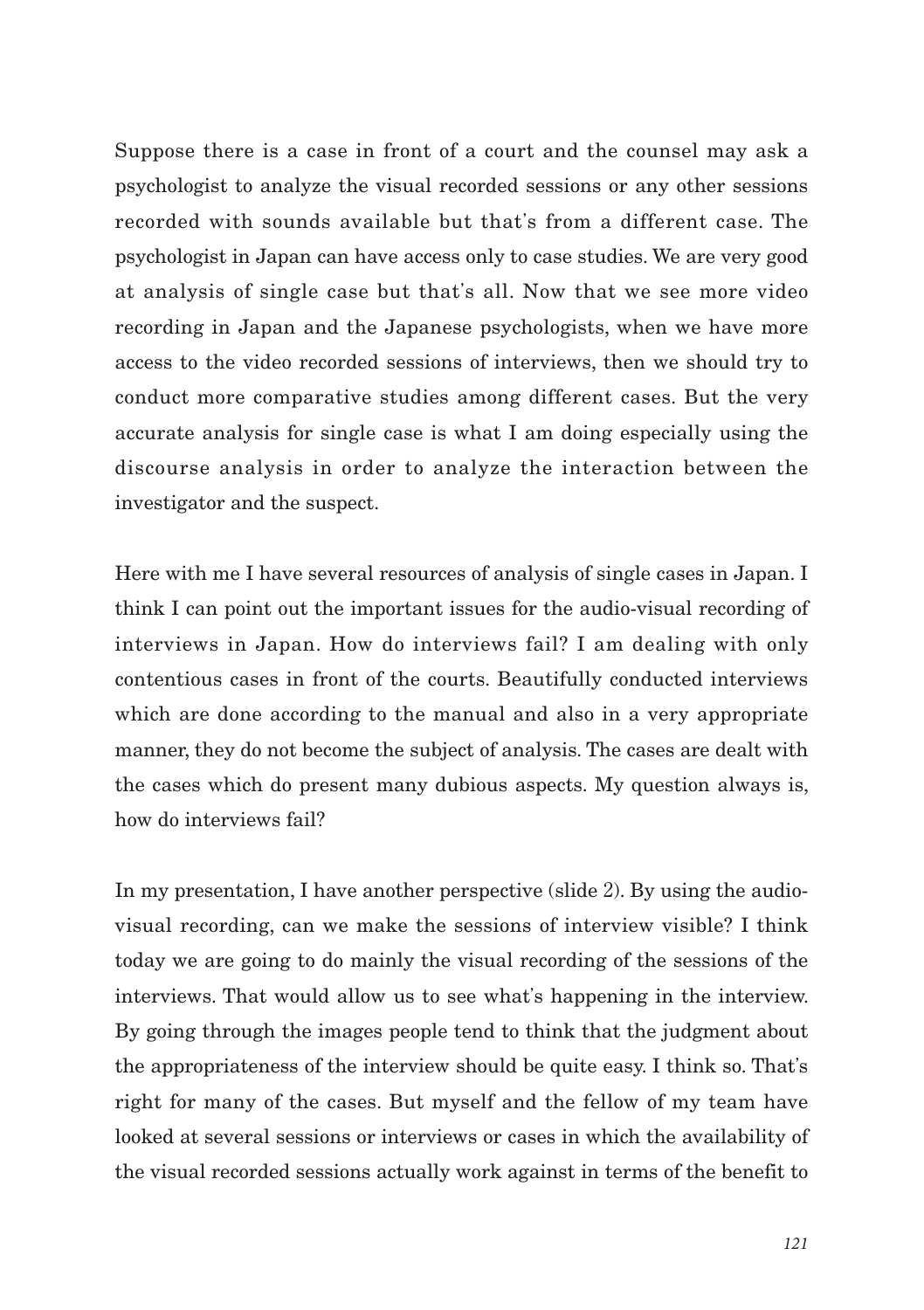the lay judges and the professional judges.

The misinterpretation of the interview may also increase with the availability of recorded sessions. This is the example or a case that I would like to share with you. Japanese people are quite familiar with this case named Ashikaga case (slide 3). This was the abduction and the murder of a young girl. In 1990, in Ashikaga City in Tochigi, a 4-year-old girl became missing, last seen at a pachinko parlor, and the next morning her body was found on the riverbed of the Watarase River. In December 1991, the bus driver of the school bus of the nursery school, Mr. S was arrested. Based on the DNA analysis, this was the first case in Japan in which the DNA analysis was utilized. He was arrested after the voluntary decision to go to the police, he gave confession. In the sixth session of the trial, he started to deny the confession he made earlier. Then he withdrew the denial. Then he denied again. Ultimately, at the first instance court, he was sentence to life in prison. Appeal court started in 1994. He had a new counsel. The credibility of the DNA analysis results and the admissibility or credibility of the confession was a major point at issue. This was not accepted by the court and appeal dismissed.

The Supreme Court determined that the person should be sentenced to life in prison. There has been repeated petition for retrial. There has been no move, but in 2008, the reanalysis of the DNA was accepted because the concern was accepted that the quality of the DNA analysis done in the past was not good enough, and experts on the counsel side and prosecutor side agreed that the DNA from the crime scene is not from Mr. S. In 2009 in June, Mr. S was released as the picture said from the prison. Mr. Sato, he was the chief counsel for him. Mr. Sato is here today. It was decided that the retrial is to be started. In 2010, in March, he was acquitted finally.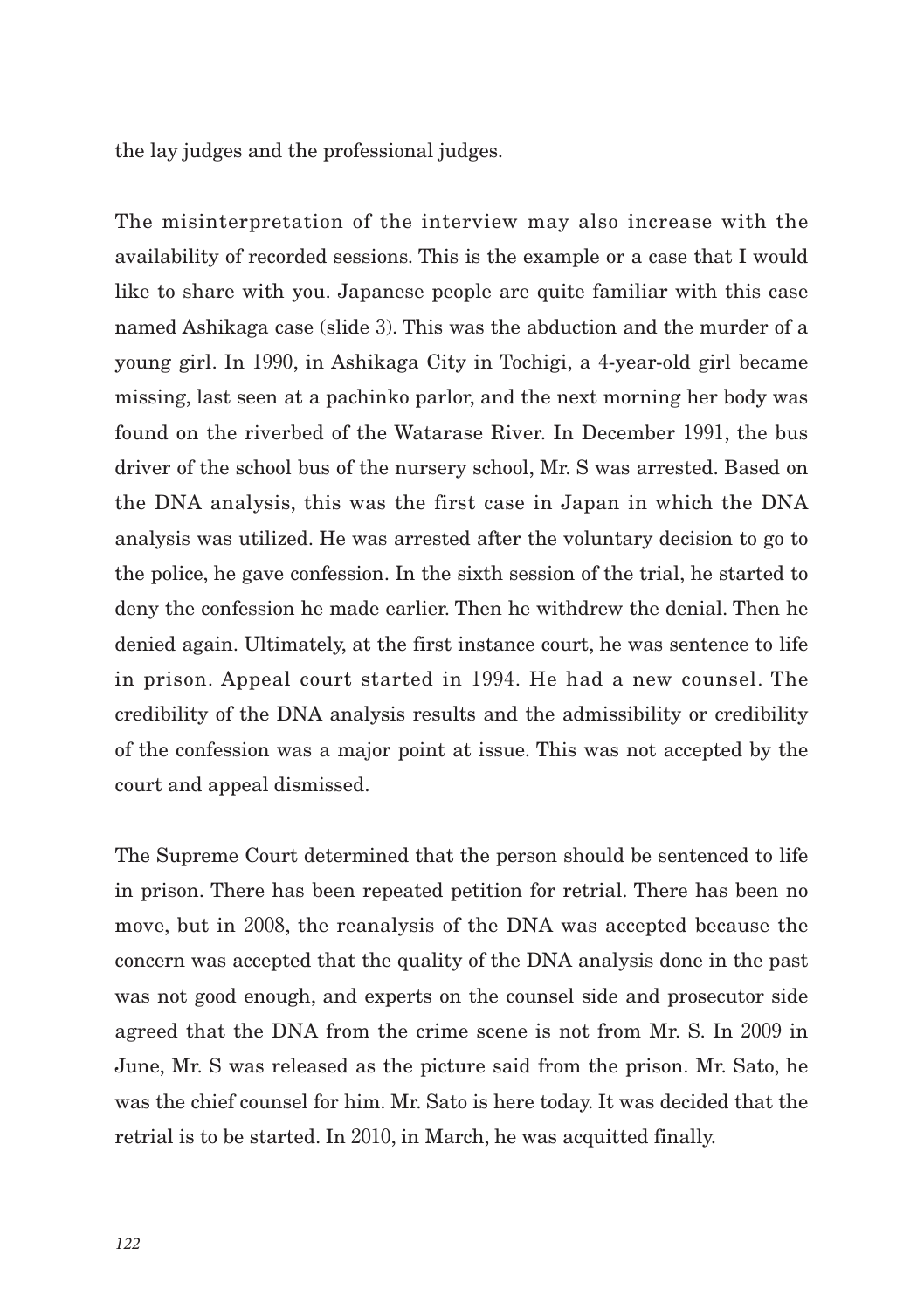When the case was in front of the first instance and the prosecutor was investigating different cases – offenses. In addition to this murder of a girl, there were two other cases in which Mr. S was regarded to be the subject and he had already made confessions but there was inconsistency to the confessions he made about the two other cases. The court trial was already ongoing for this particular case but for these two other cases prosecutors visited Mr. S and started asking. Perhaps Mr. S, he did not do it. On that occasion, on this particular issue, Mr. S started to deny the confession he made. Then the prosecutor who met Mr. S just listened to Mr. S's denial. Mr. S gave his alibis and he said that, I am not the offender of the case of May 1990. I am not the offender for two other cases. Prosecutor just listened to him. But the next day the prosecutor, investigator came and had a session of interview which Mr. S for this case of murder of the girl. The prosecutor successfully turned Mr. S again into the admission or the confession again.

There was audio recording remaining for this particular session. For the retrial, this audio recording was admitted as evidence. Interaction between the prosecutor and Mr. S, the suspect, were recorded. I think this communication, interaction between the two persons was quite interesting. That's why I decided to analyze the discourse between these two persons in that particular session of interrogation.

There was some interaction, then the prosecutor said, well, earlier you said something very strange and that's why I came here. Mr. S said yes. I think I am going to describe the things on the right hand side later. Ongoing the case of MM, the girl's case which is already indicted. Isn't it sure that you did it? I didn't. Well, I didn't. You didn't? I didn't. Well. The prosecutor did not sound accusative but he sounded very gentle. The suspect said, I didn't. You didn't? I didn't. Well. Then Mr. S started to explain. Can I say something? Expert evaluation. Well, what is it? What type of evaluation?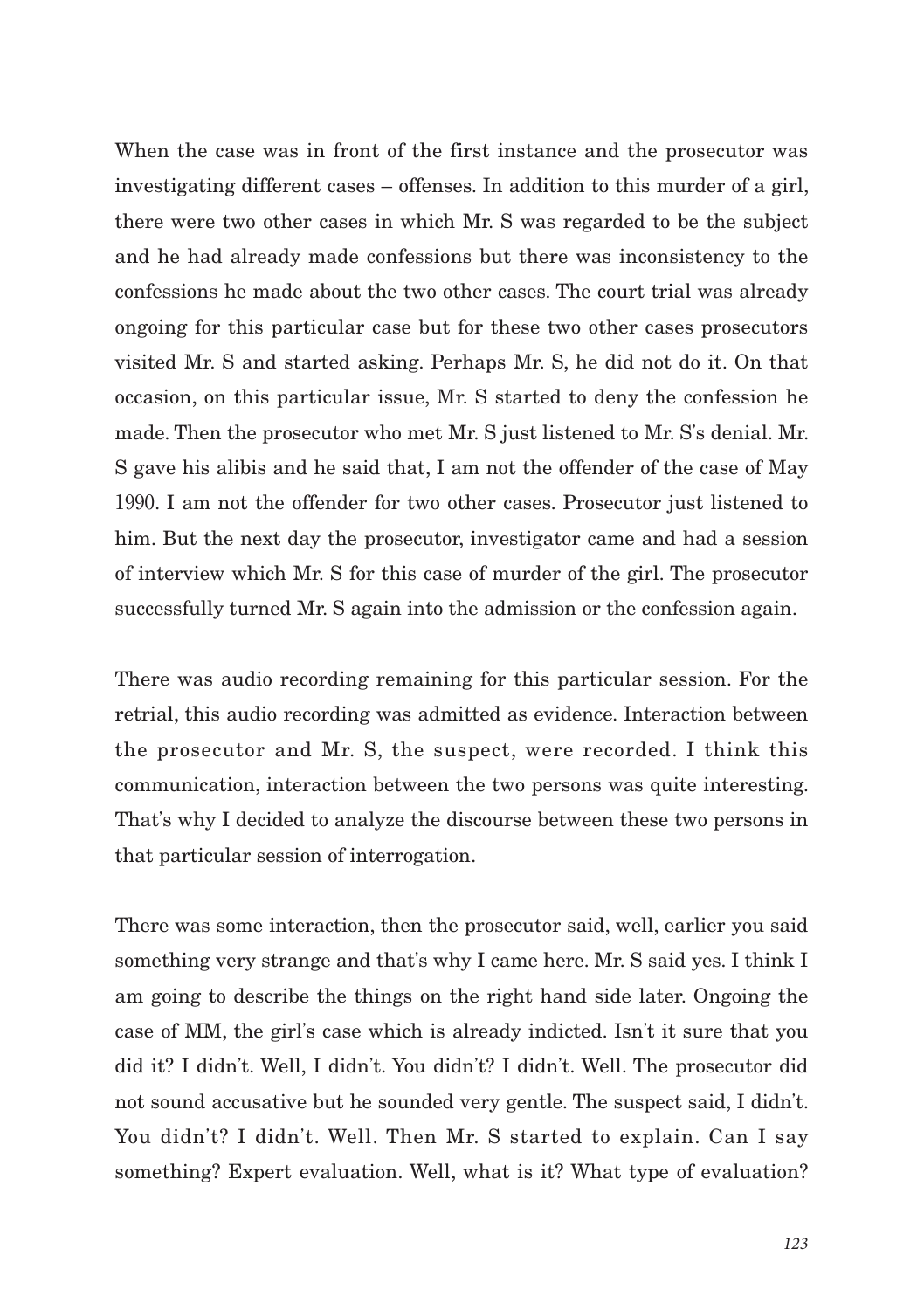DNA evaluation. Yes, I think I heard about it. I don't remember anything about it. Well, DNA evaluation showed that the fluid is the same as your fluid. This is what the prosecutor said.

The suspect said, I don't know anything about it. Five seconds of silence of the prosecutor. The suspect said, it's not true. The prosecutor said, how many people can have the same body fluid as yours? Then 5 seconds of silence by Mr. S. Then, prosecutor said, I did not ask you to be dishonest. No words, silence from Mr. S. I didn't ask you to be dishonest. Another 10 seconds of silence of the suspect. At least concerning MM's case which has been indicted, the indictment was not done simply because you admitted. Another silence by the suspect. Not only about your admission this is because of another evidence. Seventeen seconds of silence by the suspect. When you said you didn't do the murder of MM you don't look at me in my eyes. Silence by Mr. S. Earlier yes, when I asked you question earlier, unless you were thinking deeply you looked straight into my eyes. Silence by the suspect. But when you say you didn't do it, you don't look into my eyes, why? Silence 18 seconds by the suspect.

I think you don't need to think about but you understand. Another 10 seconds of silence. After being arrested we went to the Watarase River bed. Wasn't it the first time we were on the same bus? Yes, the suspect said. I was sitting just in front of you. Yes. Wasn't it the first time to go the scene? Yes. When we did the onsite investigation, you explained the scene where you threw away the clothes of MM. At the beginning, the situation you said was different and earlier you said, I don't remember. Then, after listening to the explanation of the place of the body where it was found, you started to say this is where you threw away the clothes. Nobody explained to you about the place you identified. The mass media never reported the details about the place but the place you identified is where the undergarment of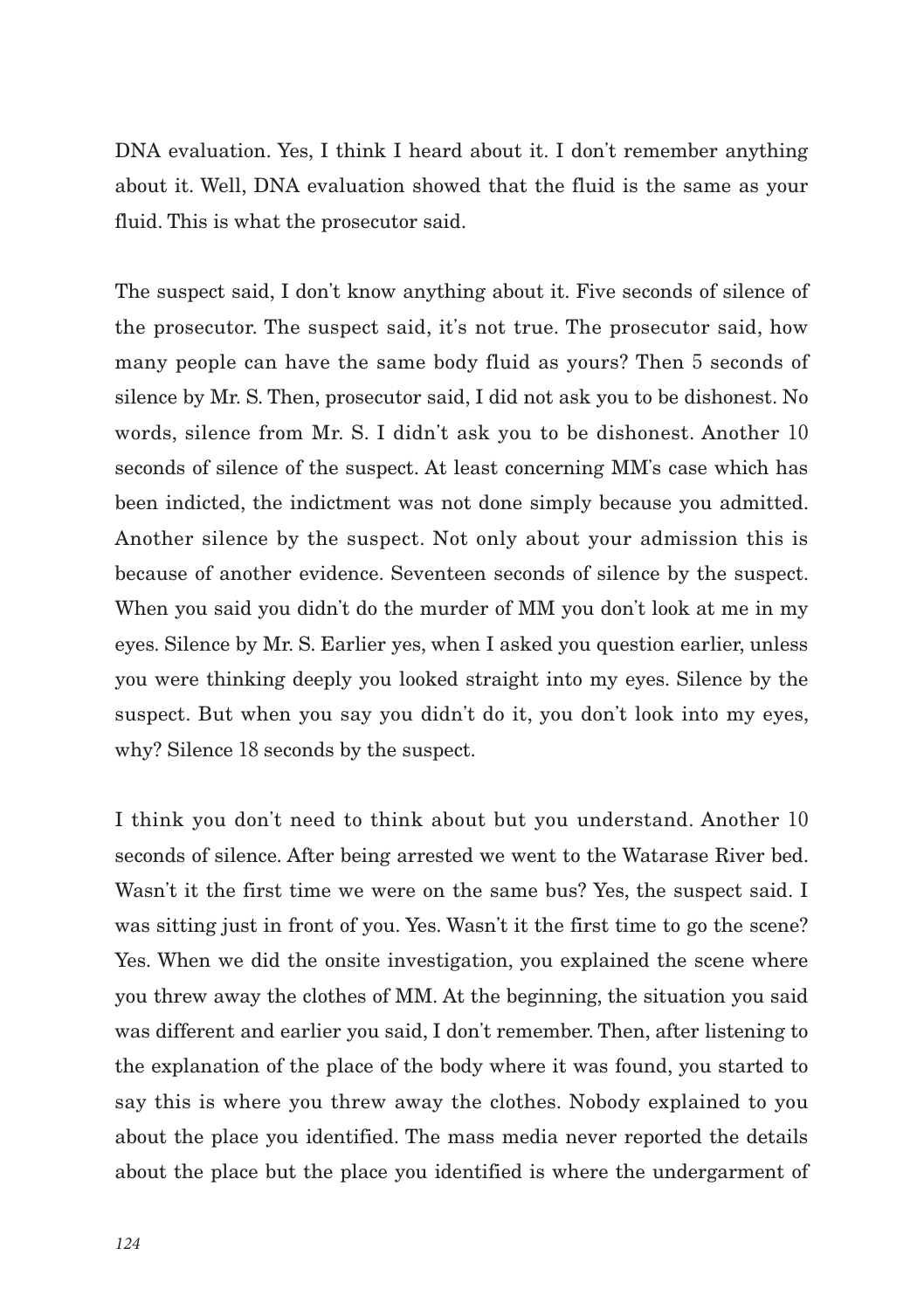the MM was found. You remember the place. There was a slope and there were trees. Yes. I remember that there was a very sharp slope. I thought this was the place. You said, was it only a guess work? I knew nothing. But what you said was guess is the same as reality. Was it a guess work? I didn't understand. Was it by guess work that you explained that this was the place? Well, I thought that it's about that place.

The prosecutor said, why did you think so? Well, from the bridge there used to be a lot of trees but when we went there no trees withering. That's why I could not find out the place. This is – prosecutor is repeating, asking why the suspect could give the accurate account of the scene. Repeated question again. Why you don't look into my eyes? You always evade my eyes. The suspect started to be weeping. The prosecutor said yes, and then he begins to say, excuse me, in a tearful voice and sobbing sound was recorded. Is that right? He continued to say, forgive me. Forgive me, please. That's all right. Forgive me, please. He was sobbing and said again, excuse me. There was some sniffing sound. The prosecutor began to have admonishing thing.

In such a manner he was driven once again into admitting once again. On the surface presenting a strong evidence such as DNA test result, and on the crime scene examination, the suspect said something which was exactly what was found through the investigation. The prosecutor logically was saying that, you did it. It sounded logical. But from the discourse analysis, there was some trap suspect fell into first in the very beginning of this discourse analysis. Well, a bit ago you said something strange and that's why I came. The prosecutor said something strange, assumed that what suspect said the day before was not true. In the beginning of this interrogation, from the very beginning, the prosecutor assumed, framed that what suspect said before was not right or untrue. This is what I call the introduction of guilty frame. The prosecutor determined from the very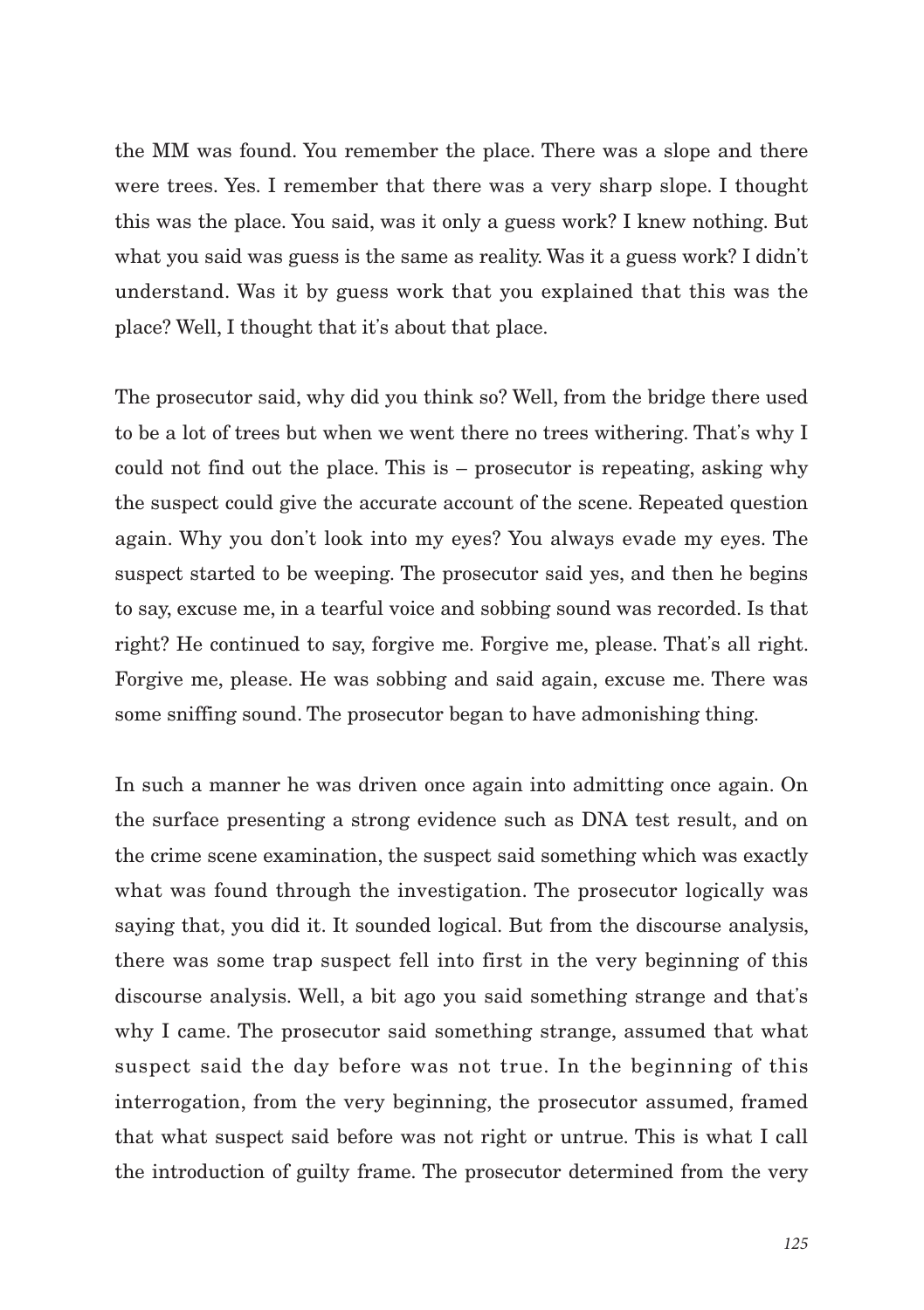beginning that what suspect said the day before was untrue. It seems as if he was presenting the evidence and trying to get some explanation from the suspect. Still on the surface it seems that he is trying to follow something like a PEACE approach in England and just trying to get information from the suspect. But in reality from the very beginning the prosecutor made up his mind that Mr. S did it. There is no reaction or rebuttal from Mr. S.

Next, about DNA analysis. There is body fluid whose DNA really agrees with yours. The prosecutor was presenting a scientific result. It seems to be trying to logically discuss with the use of DNA test, but DNA test was really unknown back in those days among general citizens. The suspect was told that there was a very good agreement in the test result. There is no way for the suspect to speak back. What is the percentage, how samples did you get? Those are the kinds of questions the suspect could never employ? It seems that the prosecutor is showing a scientific result. Actually, he is almost saying to the suspect that there is disagreement. That really shows that you did it. Then the prosecutor said, I am not saying that you need to be dishonest but for the suspect to be behaving dishonest means that what he said a moment ago was untrue. Still the prosecutor seems to be admonishing him saying that, what you are saying doesn't seem right. But from the communication point of view he is making up his mind what the suspect was saying is untrue. Also, the prosecutor said that you don't look into my eyes.

If having no eye contact is wrong right now that means what the suspect said beforehand while looking into the prosecutor's eyes were when the suspect was disclosing the truth. Therefore, although the prosecutor seemed to be doing some behavior analysis of the suspect, actually the prosecutor was unilaterally concluding that he was being dishonest and he actually did the crime. Then, the prosecutor said, why did you think so, why were you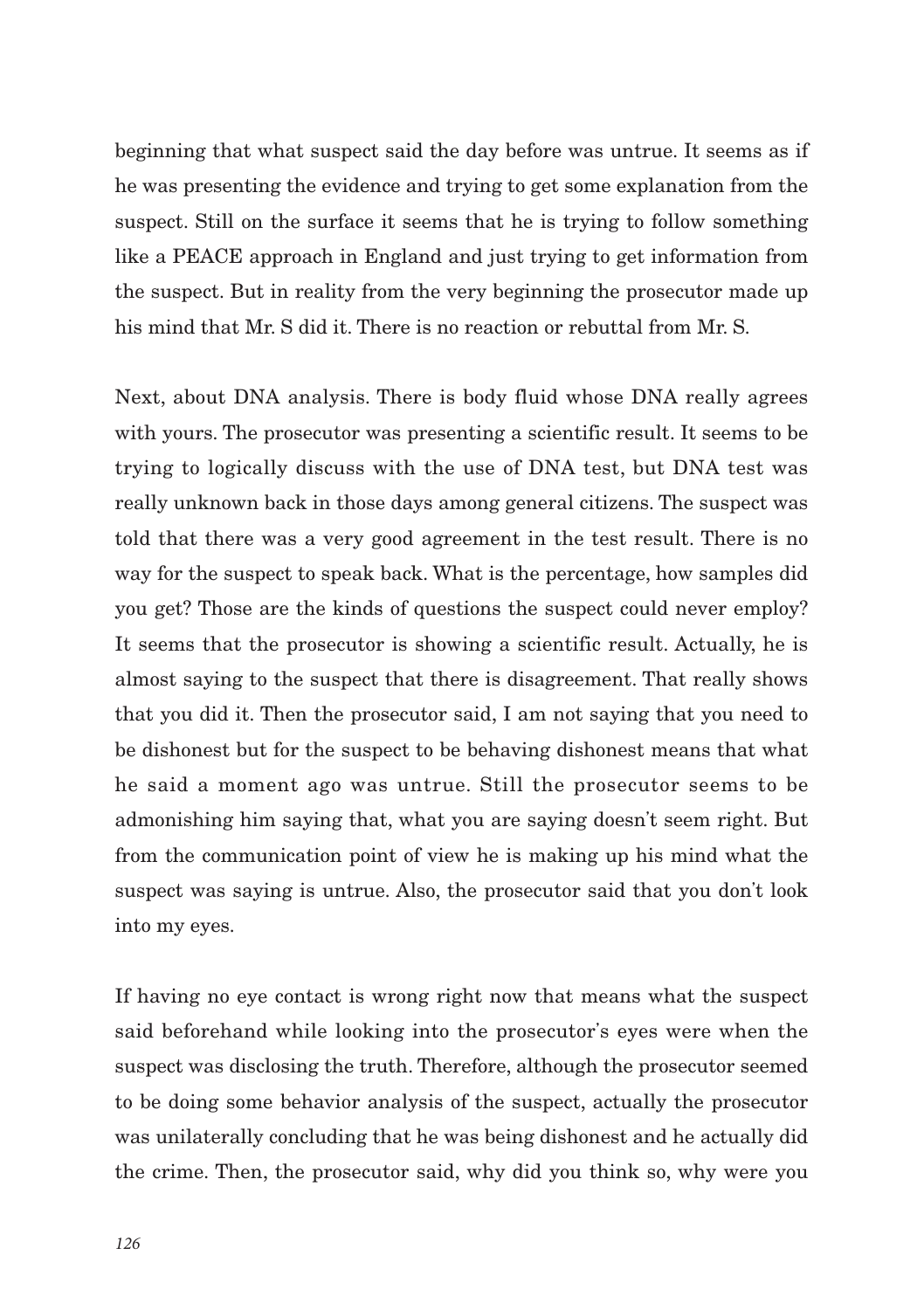able to say something which really agreed with the investigational findings? But he didn't commit the crime. On the crime scene, what he was able to do is just to do a guess work because he answered the questions out of guess. Of course, he can explain why he provided such answers but the prosecutor continued to demand answers to his question why you explained that, why you explained that. By so doing the suspect was driven into a long silence. Then, at the end, the prosecutor said once again, you are being dishonest which seems to shake the emotions of the suspect. Then, once again, the behavior analysis, you are not looking into my eyes. The suspect can no longer maintain his calm and he began to say, excuse me, forgive me, forgive me please. But he never said that I did it. He only said forgive me, forgive me please. He never said I did it. But it was more or less taken as an admission.

Overall, what is the structure of communication? For Japanese native speakers perhaps you are able to understand that Mr. S is not good at communication. In other words, he had difficulty dealing with the level of meta-communication. He had some difficulty communicating about what is being discussed. For instance, the very first question the prosecutor mentioned, I heard you say something strange. If you are good at metacommunication you could ask him, what do you mean by strange? Also, why did you say that? Could you explain that? If you are good at metacommunication, perhaps you can speak back to him, well, that's all I can say. If you are good at meta-communication, perhaps he can confront such a prosecutor on the level of meta-communication, but Mr. S is very poor in the level of meta-communication. The prosecutor began to ask questions which can be dealt with only on the level of meta-communication. As a result, Mr. S was driven into silence and was driven into a re-admission of the crime once again.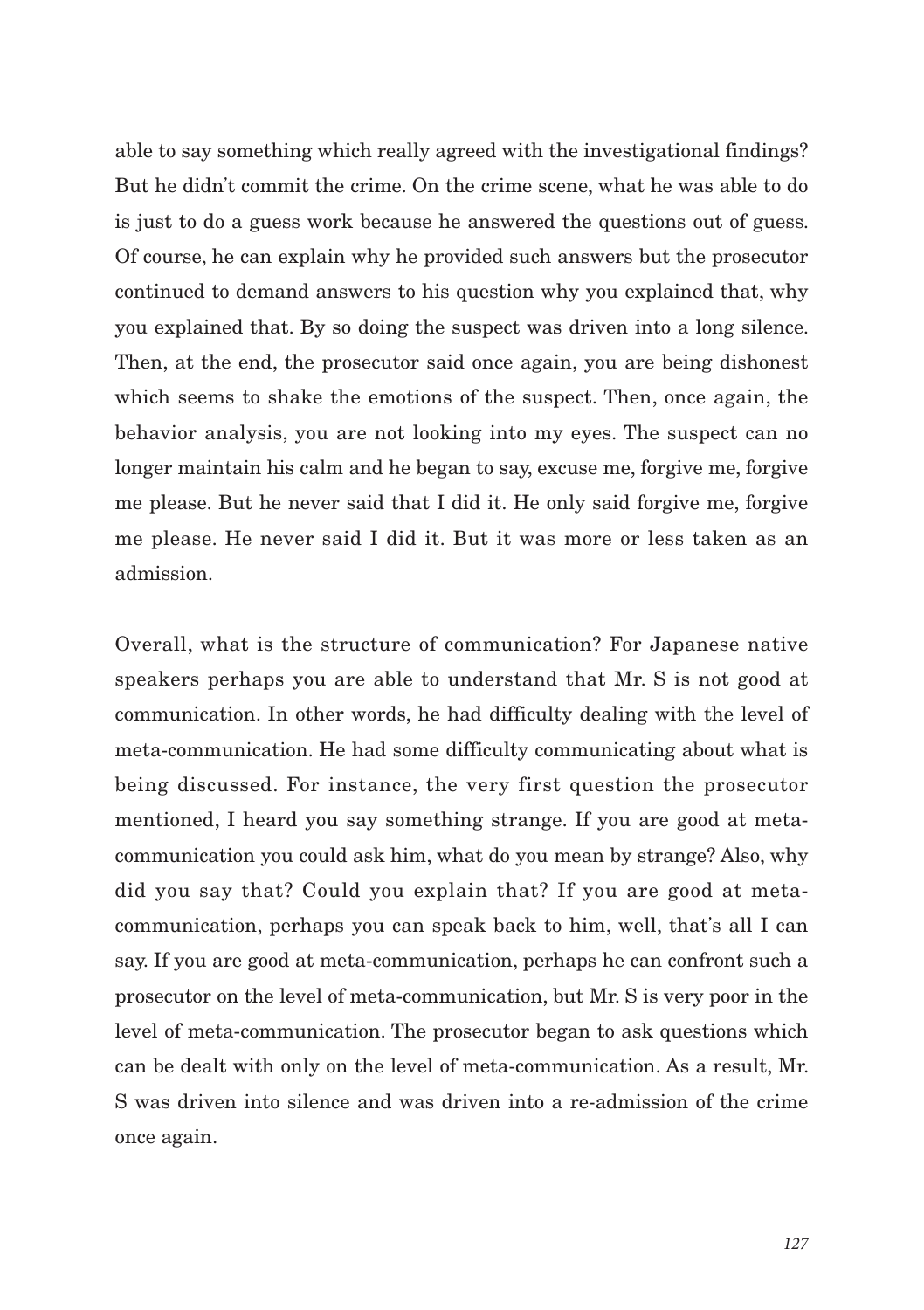Those are the traps. If I really doubt lay judges or even a professional judge are able to understand all of those traps if they view only video images. In the process of a trial, how can we take into consideration those subtle matters regarding communication between the two persons?

The other two slides are more or less additional slides which I would like to cover very quickly (slide 15). Japanese Supreme Prosecutor's Office came to ask Professor Naka's group to examine and analyze the process of interrogation and ask for our advice. This is what we have understood from this re-examination about the kind of communication in the process of interrogation. Some of the features are really Japanese. This is an analysis of the questions from the prosecutor. One type of question is rapport, to build a good relationship with the suspect. Some questions are directly related to the crime. Another kind of indirect questions which are more or less indirectly related to the crime such as how the suspect went to the crime scene, and the peripheral questions which are not related to the crime alone for instance the family environment or family structure, and general questions which have nothing to do with the crime or with the suspect. The last kind of questions is the meta-communication questions.

In what stage of interrogation, how many of those different kinds of questions are asked? This is a very interesting case. The interrogation style is not at all coercive even by PEACE standards. This is not a bad interrogation style at all, but there are very uniquely Japanese items. For instance, the interviewer began to ask questions, especially peripheral questions and then more indirect questions, and then toward the end more direct questions. I think this is peculiarly a Japanese way of asking questions. For instance, if your husband has an extramarital affair, the wife would say, well, I found a handkerchief in your pocket, I wonder what that was. In such a manner usually the interviewer begins to ask unrelated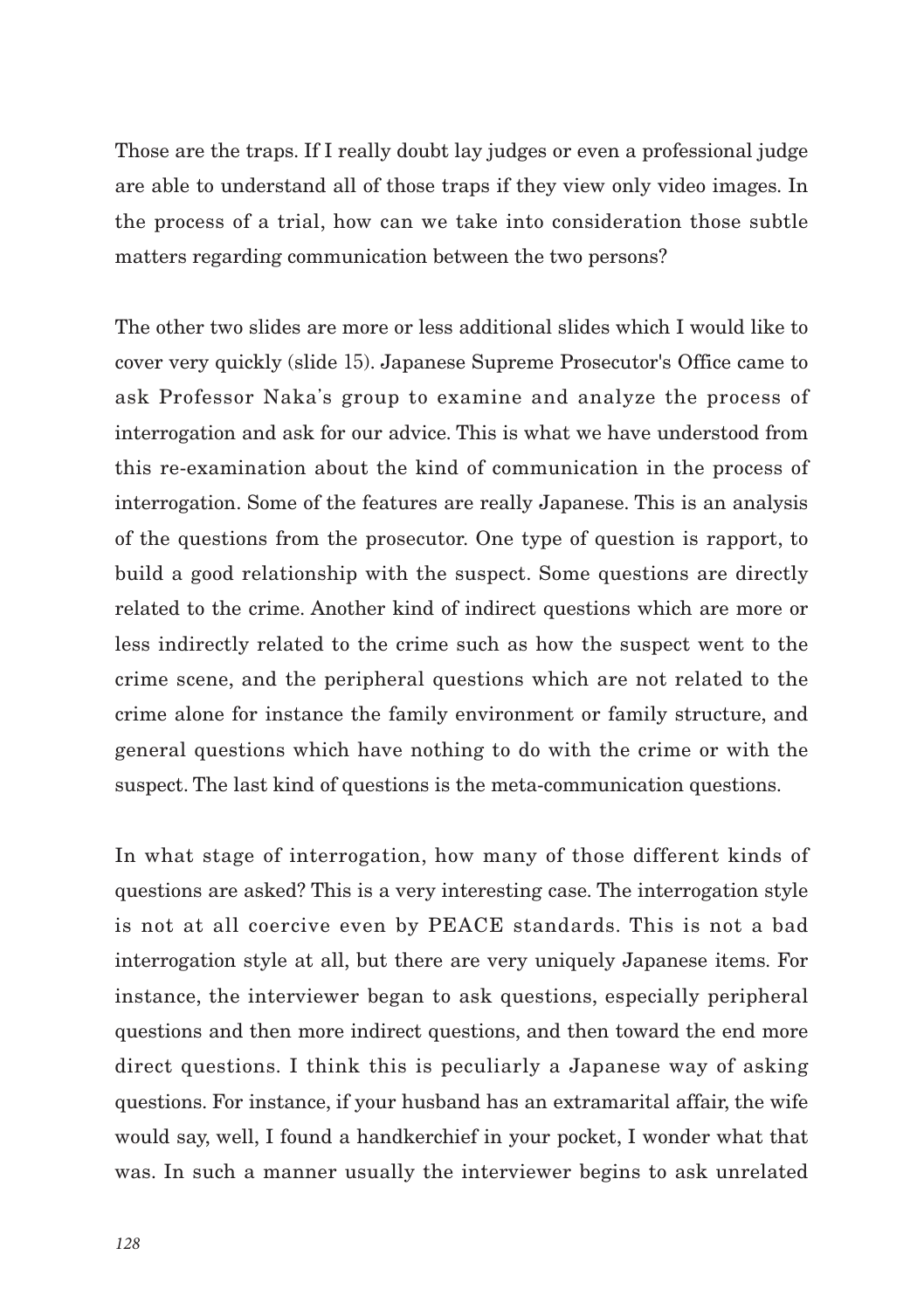questions and then direct questions to draw confessions, admissions from the suspect. That's one very Japanese way of asking of questions.

Another is some cultural background to Japanese way of interrogation. Interviewer's manual or actual structure of communication of interrogations are what we examine (slide 18). It seems that Japanese more or less demand the suspect to feel sorry about what they did, what they think they did. Rather than trying to get information first, first they want the suspect to say, I feel sorry. Then, Japanese interviewer begins to draw information. There is a possibility that Japanese interviewer cannot really believe that the confessions, the admissions are true unless they get the word "I am sorry" from the suspect. As a result, they are not really good at PEACE style interview. I think this is a very peculiar communication framework for the Japanese.

Now, audio-visual recording (slide 19). If we employ psychological analysis, perhaps we are able to find some subtleties in the interaction between the two people and also Japanese characteristic of interviewing such as starting from the peripheral questions, such a feature can also we further elucidated if the audio or video records are well analyzed. I think it's important to develop new innovative interrogation techniques suitable to Japanese in Japan. Perhaps it's not enough for us to just follow and adopt Western interviewing skills. Having said that, I wonder to what extent such sort of interaction level or analysis is feasible when audio-video materials are examined in trials.

If a video image is shown in the court without a psychological subtle analysis, the late charges may feel that the suspect actually did it as I show a case from Ashikaga case. Thank you.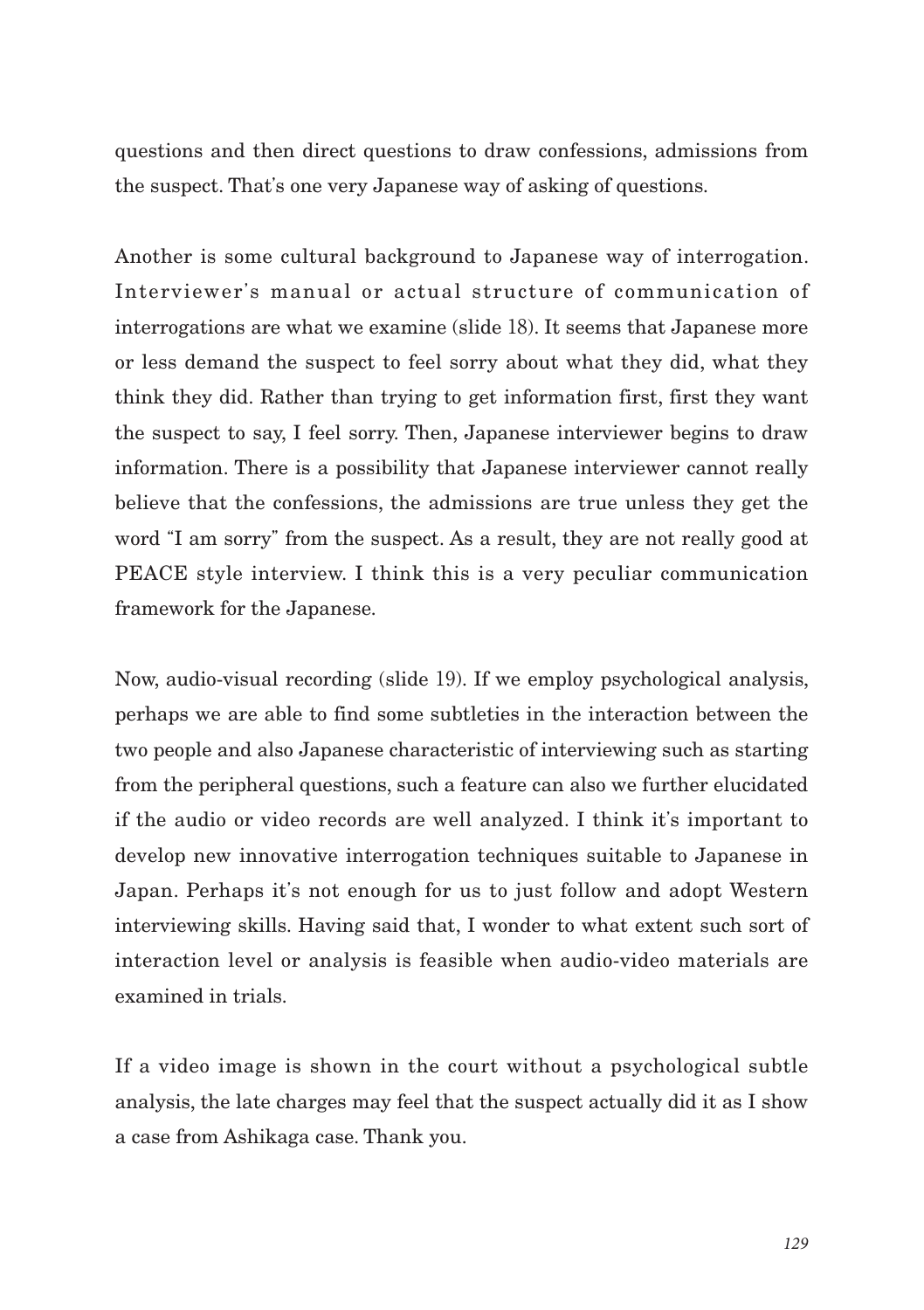Hiroshi Nakajima

Thank you very much. That was the lecture from the psychological perspective from Mr. Takagi.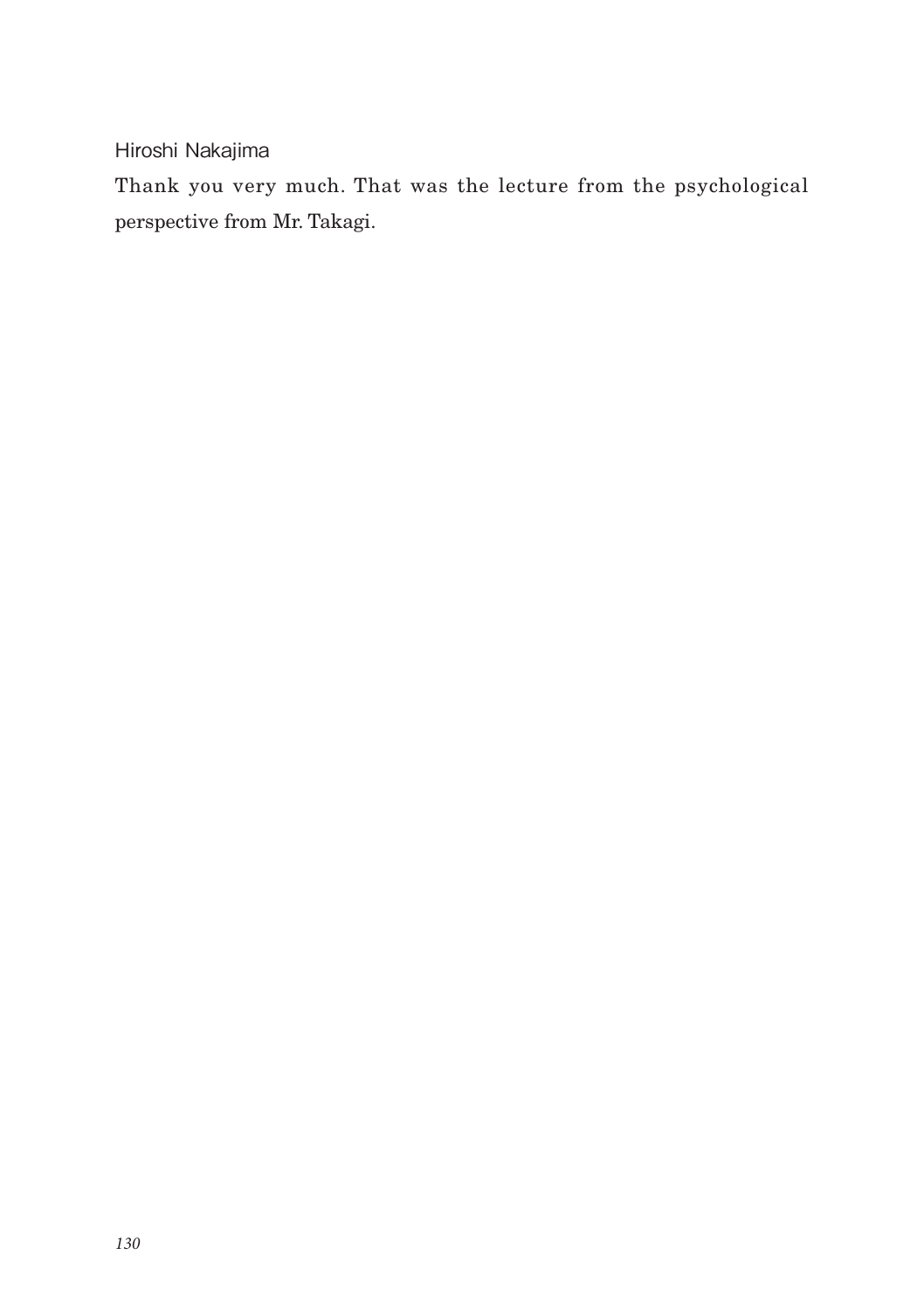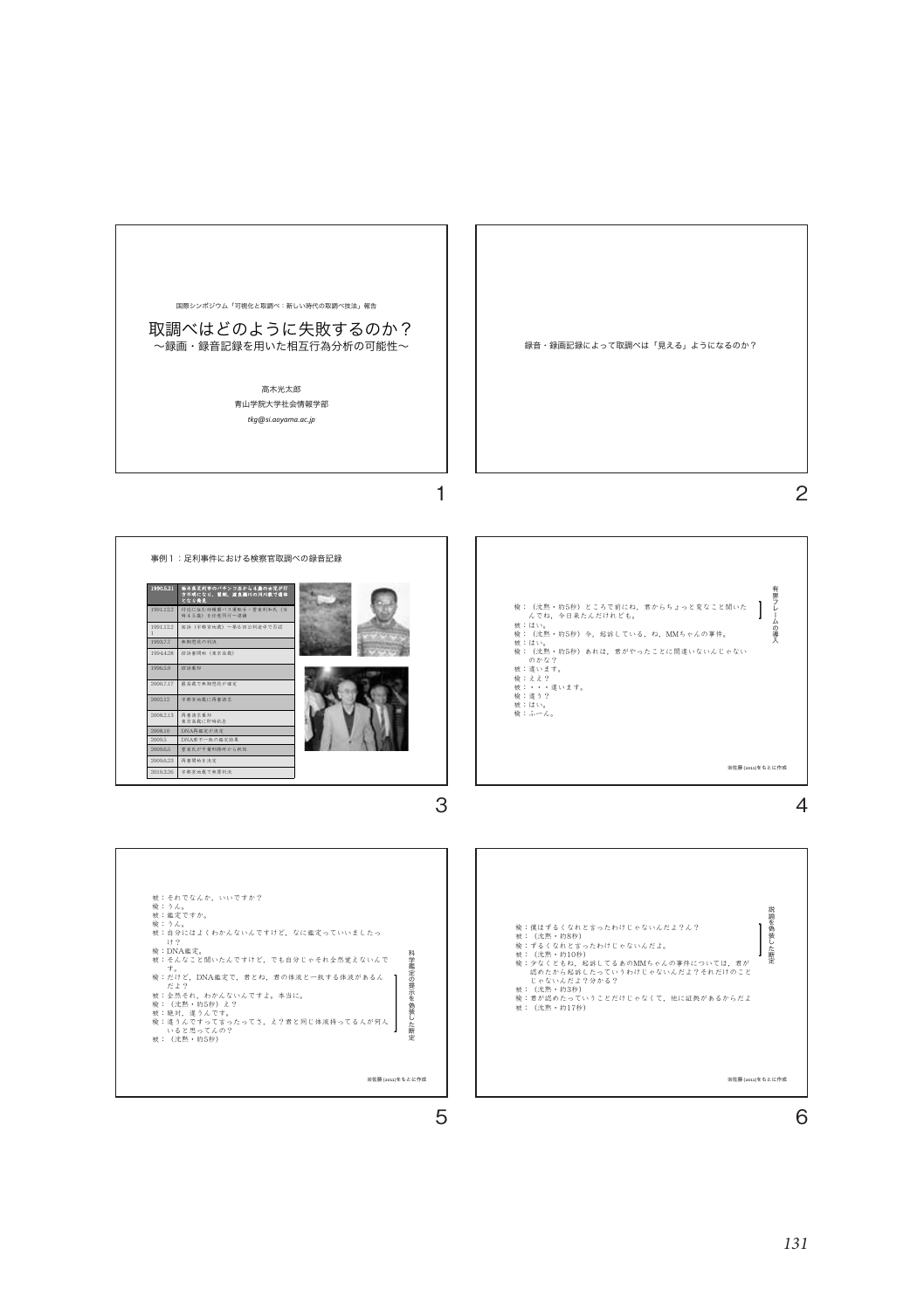

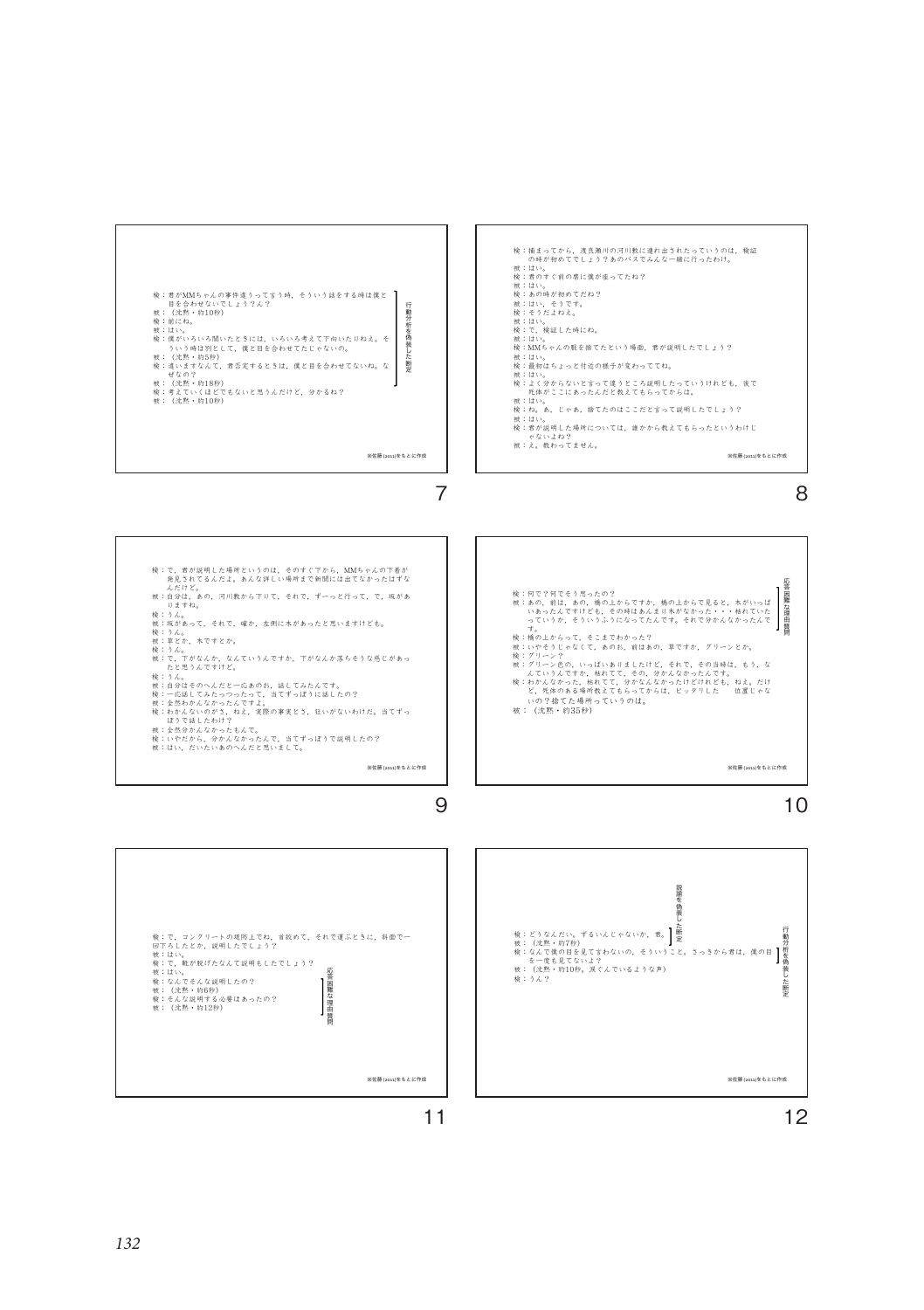











け。<br>被:ほい。



13



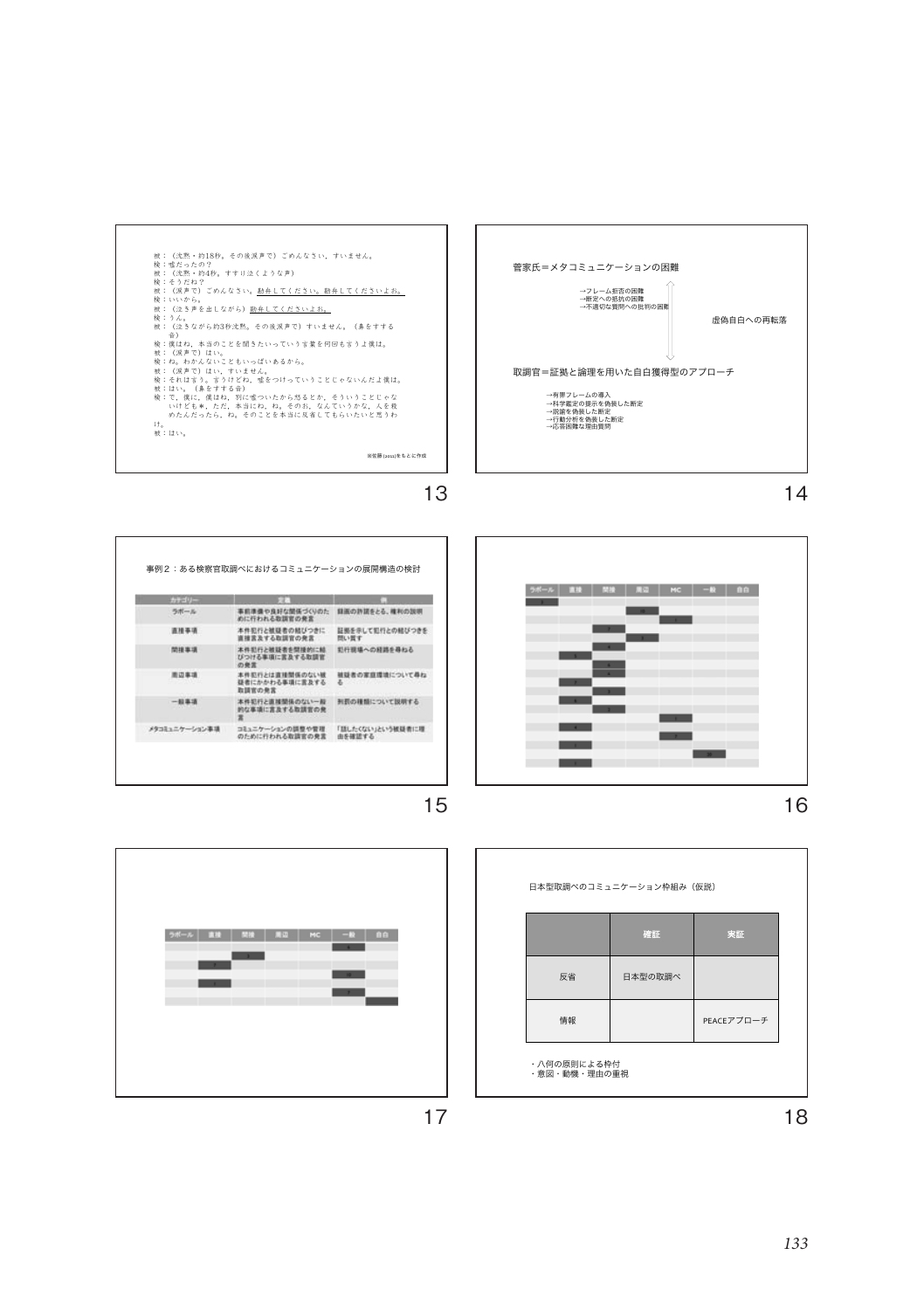

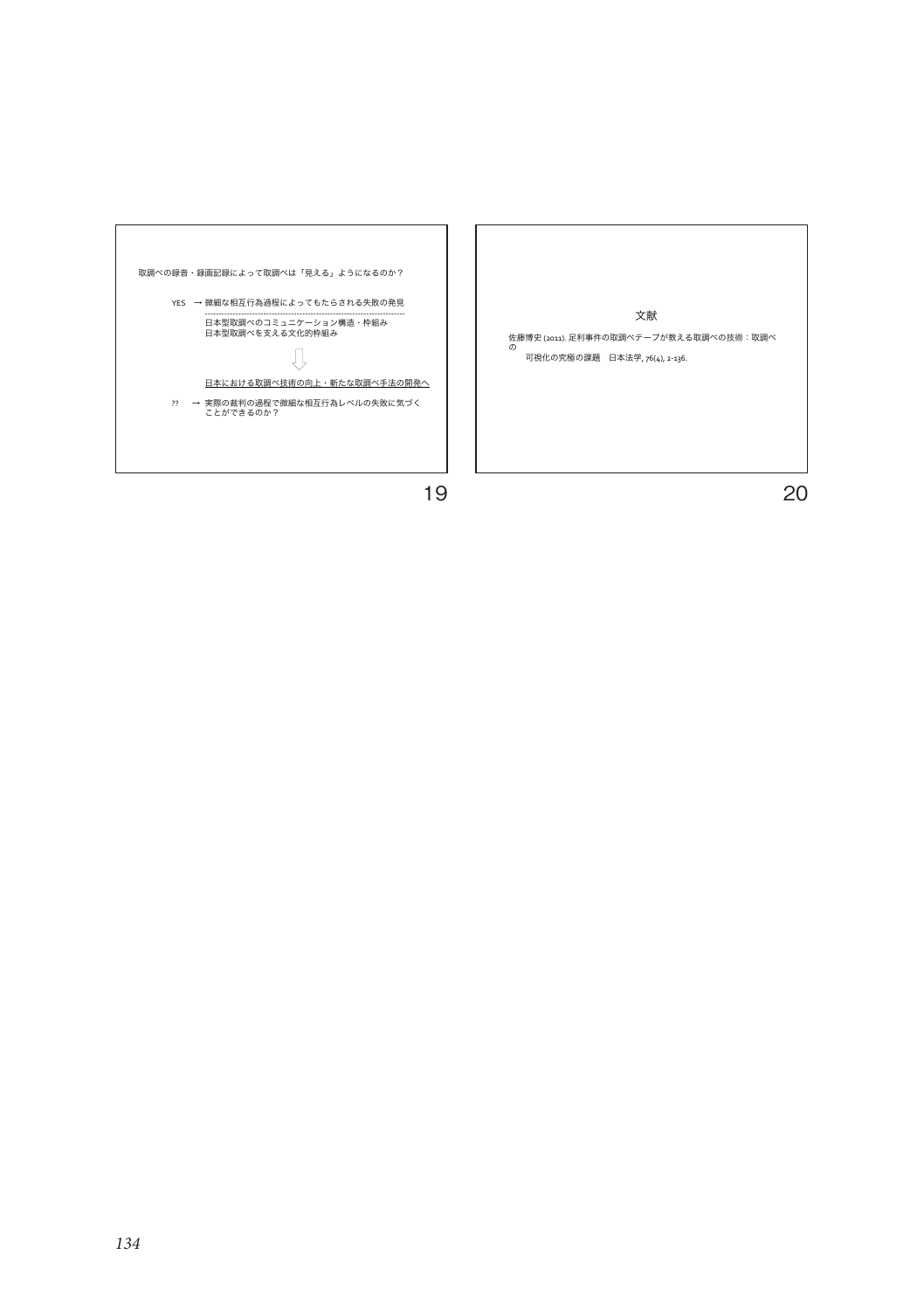# Takao Fuchino (Ritusmeikan University)

# Hiroshi Nakajima

Professor Fuchino is going to discuss from a different perspective.

# Takao Fuchino

I am from Ritsumeikan University. My name is Fuchino. Good afternoon. I would like to talk about the current situation as well as the issues related to the video and audio taking from the legal perspective. The issues have been already discussed, legal inherent issues and the issues and challenges which have to be solved together with the psychologists. Those are the joint issues.

Let me now start. Probably in the modern democratic nations, there is no nation which can deny the right of the defendant and suspect of the right of silence. That has to be fully guaranteed internationally. United Nations' International Covenant on Civil and Political Rights, Article 14-3 describes clearly the privilege against self-incrimination. In Japan, Japanese constitution stipulates no person shall be compelled to justify against himself in the Article 38-1. But in the actual criminal procedure right to silence is destined to be in the risky situation to be infringed. The suspects as they involve in the investigative procedure in criminal courts, they are required, demanded in many ways through the various threats and coercion to make a confession. Such pressures to the suspect to make a confession is not only done by the police or prosecution, there is the newspaper articles written by mass media or demand for a policy by victims. There are social pressures over the suspect as well. But the biggest of course pressure and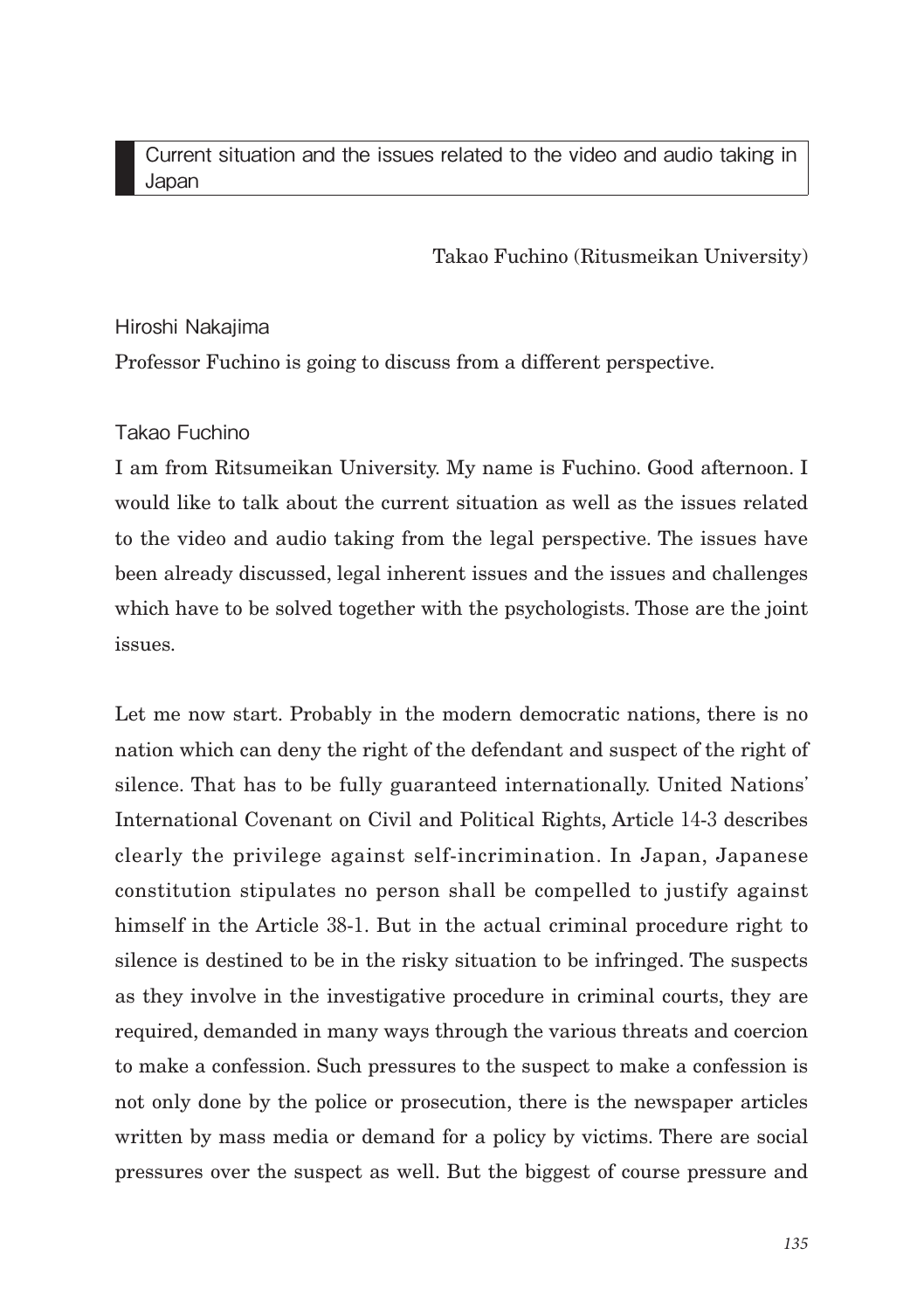restraint is given by the police or the prosecutor over the suspect at the time of the interrogation. Especially while they are arrested and detained the interrogative would give a lot of threats and coercion.

In this aspect, interrogation while they are detained, they are sometimes threatened, yelled at, shot with the questions for many hours, in extreme cases inflicted with physical assaults. As a result, there is the infringement of the right to silence of the suspect. That's known to us empirically. Because of that in order to prevent that from happening in reality it is not adequate to set the rule of guarantee of the right of silence. We have to take the measures so that we would be able to prevent that from happening. It is necessary to protect in reality the right of silence. There has to the guarantee precautious institutional measurement. In order to prevent the illegal and unfair interrogation, the most appropriate is the right to the presence of attorney. Together with this, audio and video recording is a must, is considered to be effective extremely. In order to guarantee effectively the right to silence, I believe this is the necessary, indispensable measure.

In many countries, audio and video recording spread is considered to be the inevitable path for the appropriate criminal procedure. In the contemporary world, I believe it is now the high time to introduce audio video recording because it has the universal value. That has to be also shared in Japan when we say it has the universal value, especially in Japan because of the structural issue of the criminal procedure of Japan much more than the other countries. There is the high need for Japan to introduce audio and video recording because in the actual criminal procedural practices, for the detained suspects there is the actual obligation to accept the interrogation (slide 4). During the interrogation, I do not have intention to make the statement or confess. Even if they execute the right to silence, still the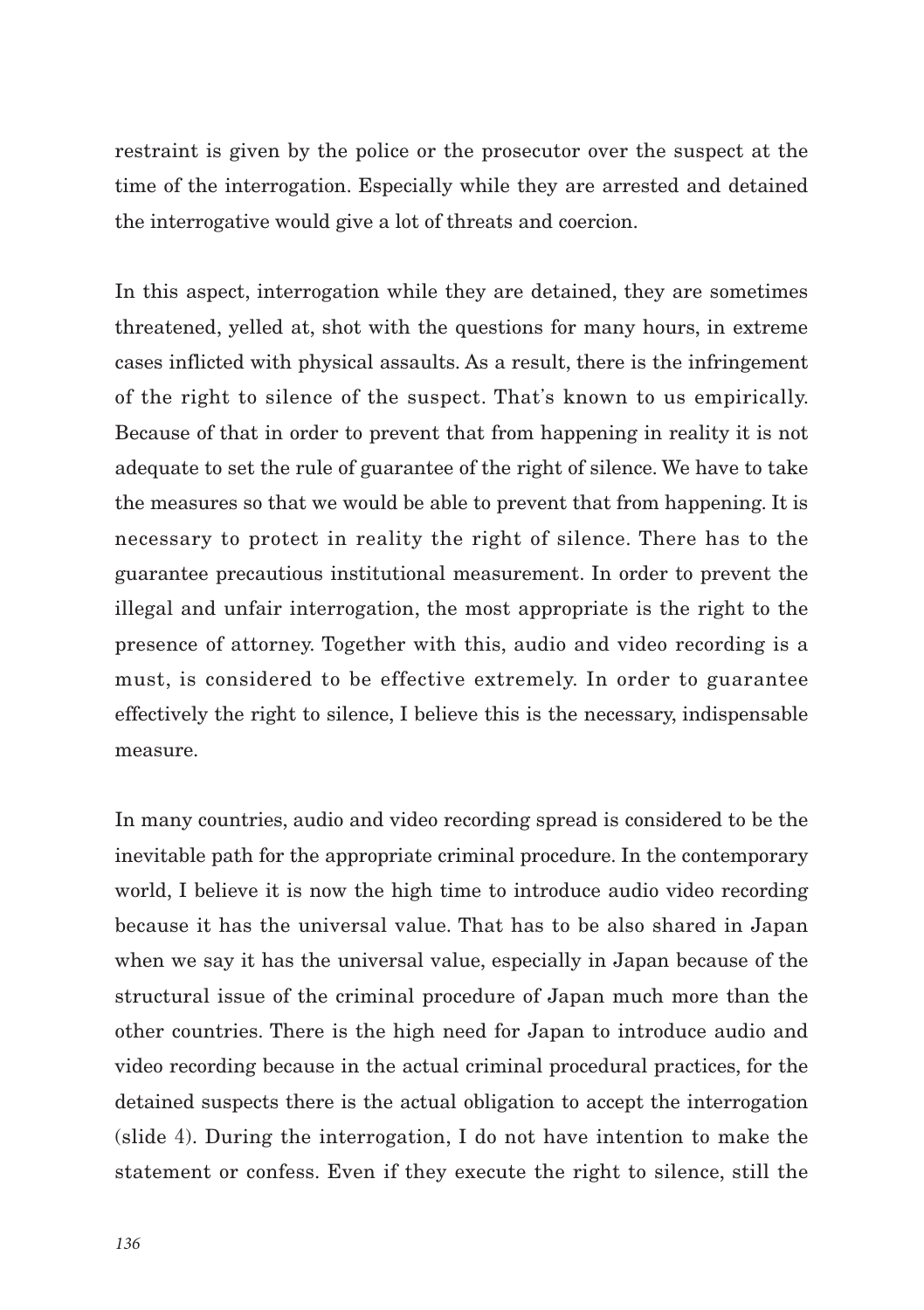interrogation continues. Interrogators would continue to convince them to confess to the suspect. It is allowable. The precedents in Japan suggest that there is infringement of the right to silence through those interrogations. Because of that, interrogators are the ones who call it a day until they say this is the end of the interrogation. For many hours, there will be continuation of the interrogation asking them to confess. Of course, there are tricks and strategies to convince them to confess.

In reality, in the major cases even today more than 10 hours interrogation is not uncommon. As a result, there are a lot of retrial cases of the capital cases such as Menda, Zaidagawa, Matsuyama, and Shimada, Fukawa, and Hakamada where the suspect is forced to make the false confession and resulted in miscarriage of justice.

Furthermore, there is another feature vested in the Japanese interrogation. The interrogation for the suspect who is not detained and who is not arrested is possible just like the ones given to the detainees, not much difference in the level of the interrogation in Japan (slide 5). Of course arrested and detained ones, there is no obligation to accept. But as long as they do not control and restrain the right if the suspects accept the interrogation it is allowable for the interrogators to convince them to stay with them in the interrogation process. As a result (slide 6), in Takanawa Green condominium case, there was the voluntariness on the part of the suspect to come to the police. But they were retained and interrogated for 4 days in a row. For 23 days, there was the voluntary interrogation. In Shibushi case, close to 1-month interrogation was carried out including the midnight interrogation. One after another there are incessant cases of such. This particular reason regardless of the state of the arrest until they are fully restrained the interrogation would continue in this interrogation for the suspect, especially in Japan.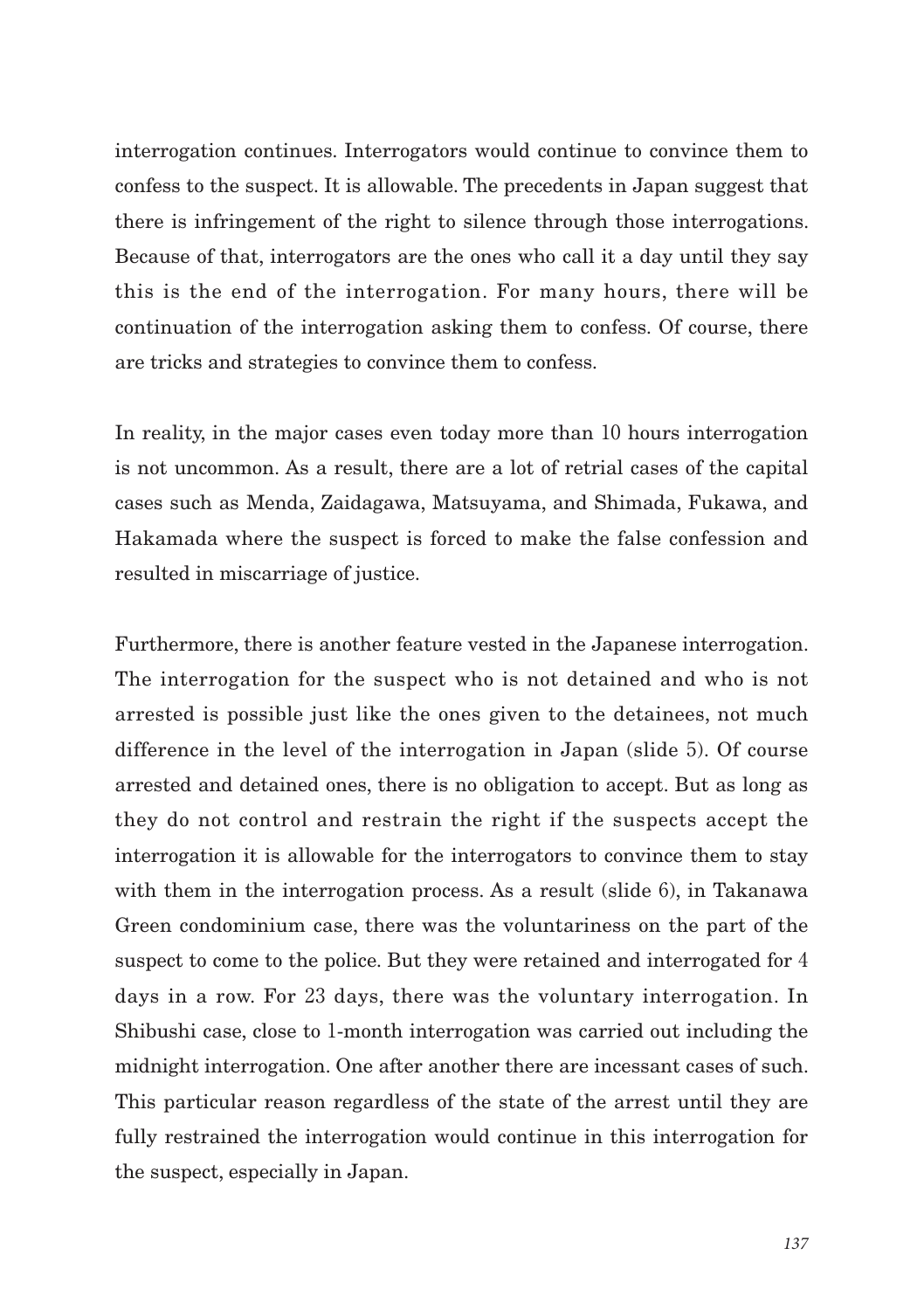Because of this situation, audio video recording is needed because this can contribute to the prevention of illegal interrogation which would make the suspect lose the freedom to make the determination whether to confess or not. But in the legislative council in the special subcommittee, this audio video recording was debated. The final draft was put on the table which is far from the idea of introduction of audio video recording (slide 8). In the final draft, the entire audio video recording should be applied only for the lay judge cases except the ones done by public prosecutors. Saiban-in lay jury cases accounts for 2% to 3% of all the resident retention cases. Out of all the cases, it accounts for 0.1% to 0.2%. Even in the detained case, it accounts for 3% in maximum. The lay judge cases whether the entire video taking is allowed, that is not the case. In the Japanese criminal procedure before the arrest at home they would be interrogated, very similar to that of the detention case, very tenacious and persuasive process to get the confession.

Also, the typical case of the lay judge case is homicide. Because of the operation of the criminal procedure, in the case of homicide, it is not customary to arrest the suspect starting from the homicide charge. They would be charged and brought to the police under the abandonment of corpse. Therefore, for the entire audio video recording would not be the application. While they are detained and abandonment of corpse, of course homicide case would be interrogated. After 23 days, they are arrested under the homicide case where the audio video recording would be started.

Even for the lay jury case for the abandonment of corpse case followed by the homicide would not be the application. There is also the exception for the audio and video recording. This exception case is very ambiguous and arbitrary. For example, if there is no proof that you would be able to get the confession without the audio video recording, very ambiguous condition. If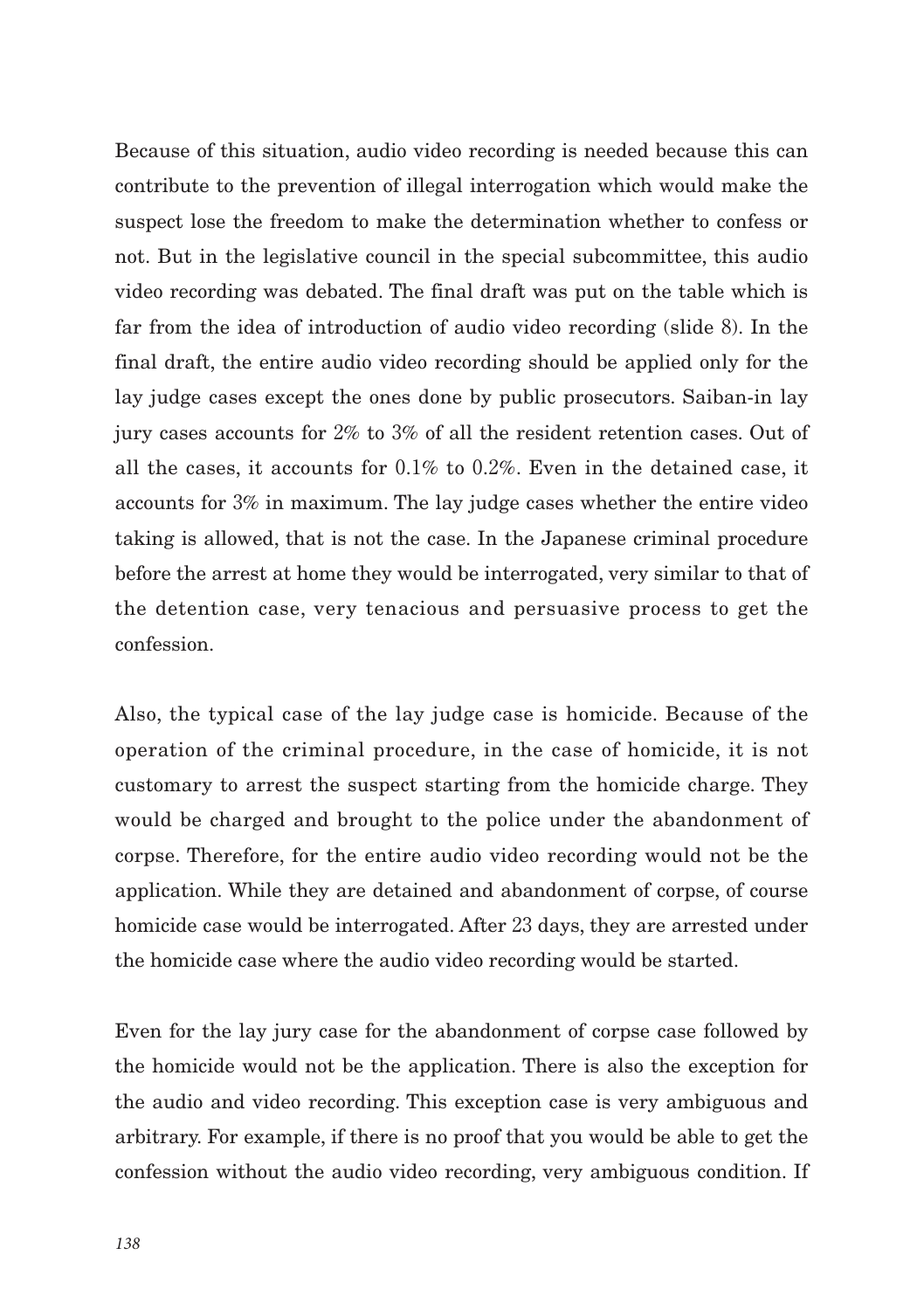the police admit that there is less opportunity for getting the confession in the audio video recording, so the police is the one who makes the decision. Instead of depending on the psychology experts, this partial introduction is not going to be effective unless we apply this in the entire process. For the parts which are not recorded, there is to deterrence effect for illegal and unfair interrogation. On the part of the interrogation there is no disincentive for them not to be excessive in the interrogation. If it is not recorded partially they try to put the pressure unfairly on the suspect and get the confession and then start the video recording. There would be the reproduction of the confession starting from that point on onwards. This is video recorded. There would be further promotion of unfair interrogation with the concealment of the facts. In order to have effective interrogation, it is necessary to promote the audio video recording in the entire process.

I identified many problems but this will not bring us closer to the solution of the problem. Suppose that the whole audio video recording of the suspect interview is to be implemented, especially it's recommended for the lay judge cases, then what is going to – what will come next, what are the things that we have to deal with here? We need to have support from the psychology experts. We need to see collaboration between the law and psychology to find better solutions to the problems (slide 11).

Once we have DVD recording of suspect interviews in the following criminal procedures, it can be used in two cases. One is when there is an issue about voluntariness of the confession made in the interview. The voluntariness of the confession is assured only when the right to silence is secured for the suspect, and the suspect had the freedom to make a decision whether or not to give a statement. In that case, DVD can serve as the evidence.

Use of DVD in this way would have a big meaning when we consider the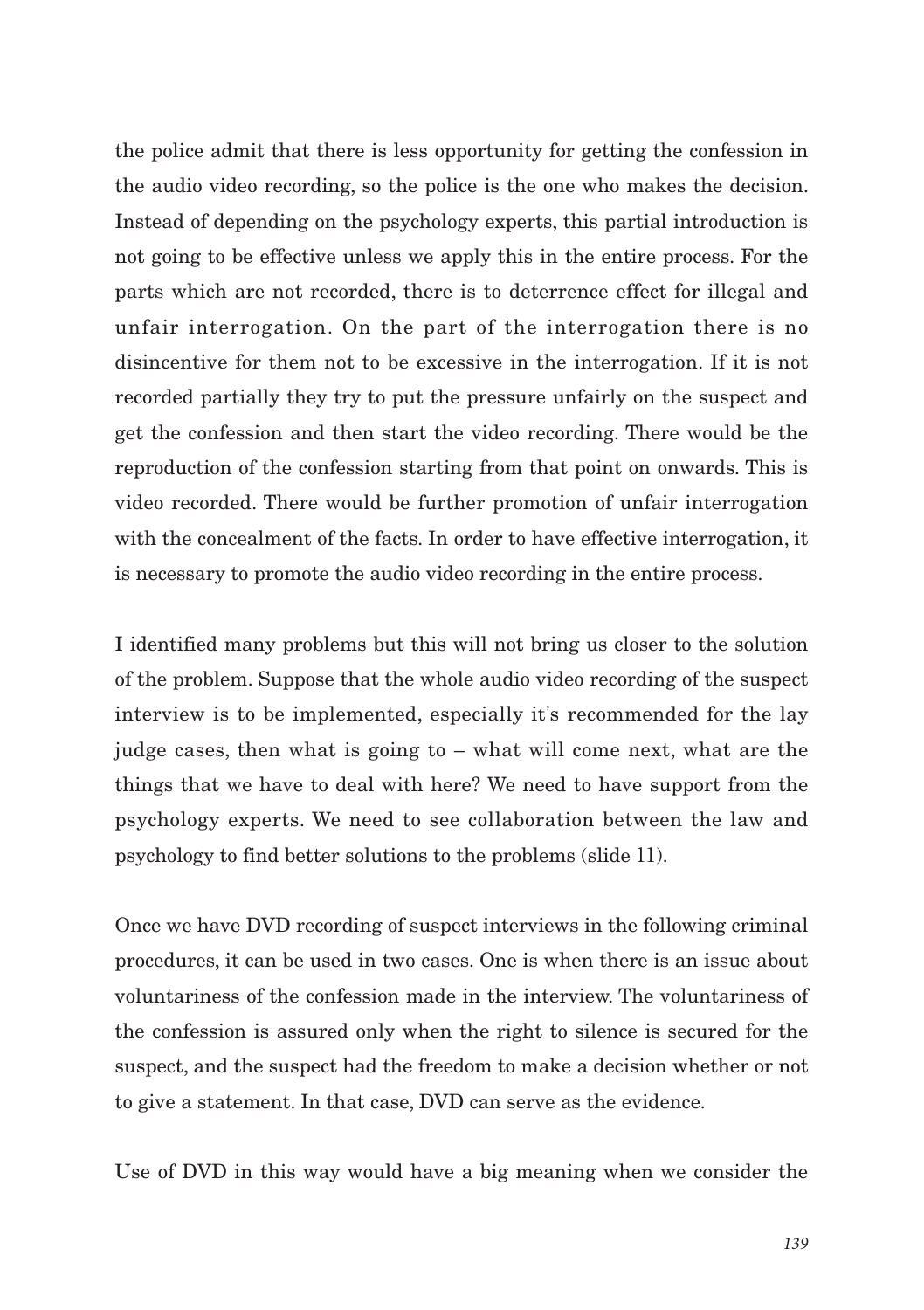current reality of the criminal procedure in Japan. I earlier said that the noncustodial suspect sometimes endured 4 days in a row in a session, or the custodial suspect had to stay in a session for 23 hours. Surprisingly, both of these cases were regarded to be legal by the court. In those cases, the court decided that there was no infringement of the right to silence. The court confirmed that the suspect had the freedom to make a decision as to whether or not to make the statement.

In the case of the custodial suspects, it's not rare that more than 10 hours of session continuing for 20 days or more. Again, unless there is a clear demonstration of assault or threat, the voluntariness of the confession is not denied by the Japanese court. But if the DVD becomes available, we can look at scenes of the interview. It would be quite difficult to say that the confession is regarded to be voluntary if the situation in the session is quite different. Here we need support from psychology because psychology can tell us in what situation, at what stage people are driven into a corner and start to lose control of self-decision-making about whether or not to make the statement. That psychological finding would help us in deciding the admissibility of the confession. Instead of relying on the impression made on the part of the judges, I think the admissibility of the confession will be determined based on the facts. It's possible that we ask the psychologist to conduct expert evaluation. The results of the evaluation by the psychologist can be used for the decision of the admissibility. We need to think about what are the legal systems or legal theory necessary to make it happen.

However, this use of DVD to decide admissibility of the confession may have a negative impact, although the DVD is presented to lay and professional judges in order to make a decision about the admissibility, although the DVD is to be viewed in order to understand the overall feeling or the environment of the interview. But the DVD images also show the scenes in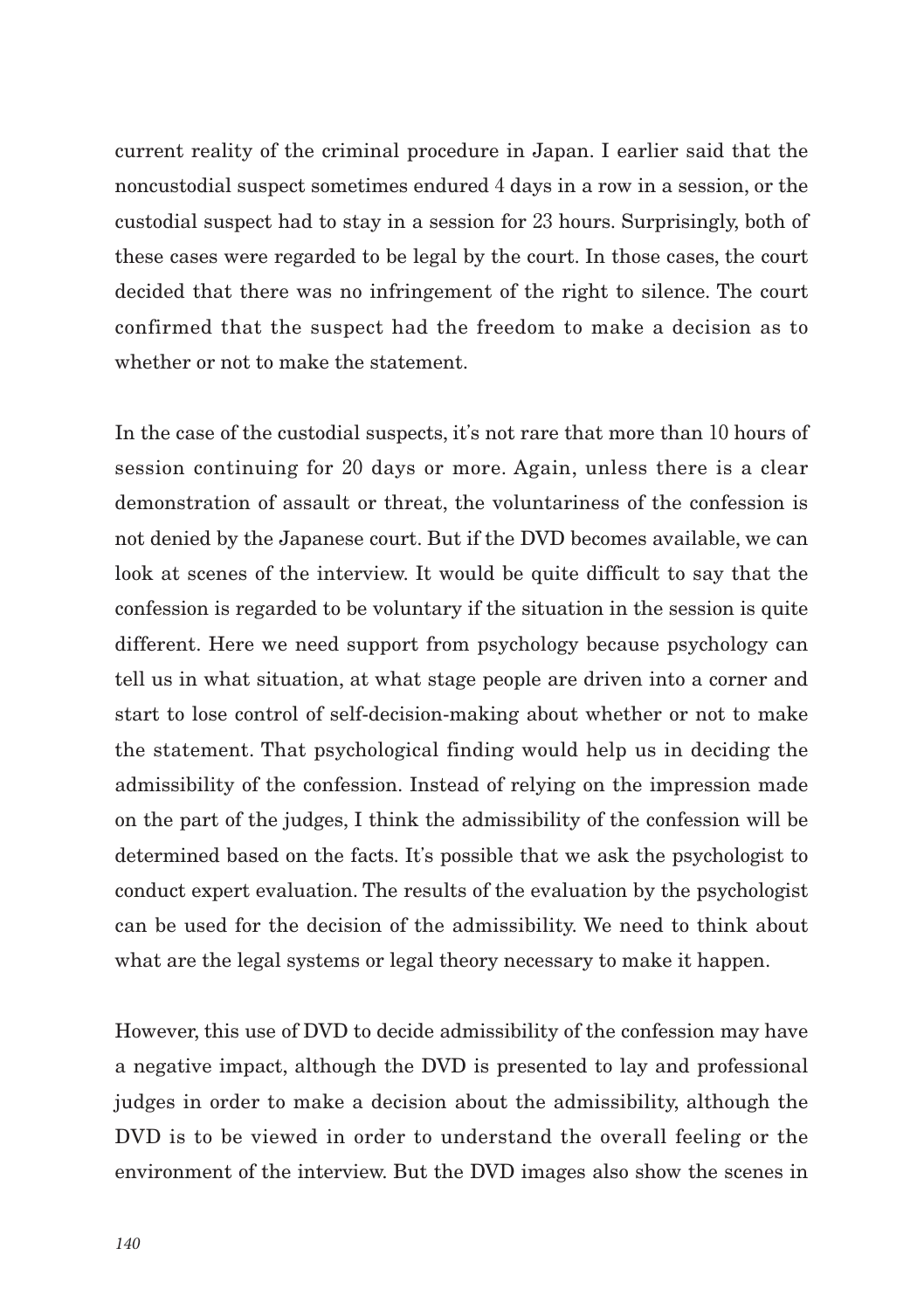which the suspect made confessions or statements. It's quite difficult for judges, lay and professional, not to think about the credibility of the statements made by the suspect.

There is a concern that certain conviction may start to form in judges. We need to learn from psychology. Is it only a concern or is it the real concern that can happen in reality? If it's clear that the use of the DVD for the purpose of admissibility may have the risk of causing or deforming conviction about the credibility of the confession, then we need to think about whether it's possible to separate these two different judgments, or if there are particular ways of showing DVD to make sure that the decision is focused only on the admissibility. Again, here we should be able to get support from psychology.

Now, the DVD recording of interview can be used as evidence in the criminal trials in another way that is the use of DVD in order to make a decision about the credibility of the statement made (slide 14). When the statements are made in the interview, the recorded confession or the denial will be demonstrated or shown to the judges, lay and professional, in order to make a decision about whether or not the accused did the crime or not. In this way, we do identify two legal issues. First of all, the way the statement is made by the suspect in the recorded DVD may have excessive impact on the part of the lay and professional judges. The impact may be much larger than the intrinsic probative value possessed by the statement.

There is a concern that the judges may overvalue or undervalue the probative values presented by the statement. If the impact gained from the images would lead to overvaluing or undervaluing of the probative values of the statement recorded and if it leads to the forming of convictions based on that, over-evaluation and under-evaluation, then in terms of law that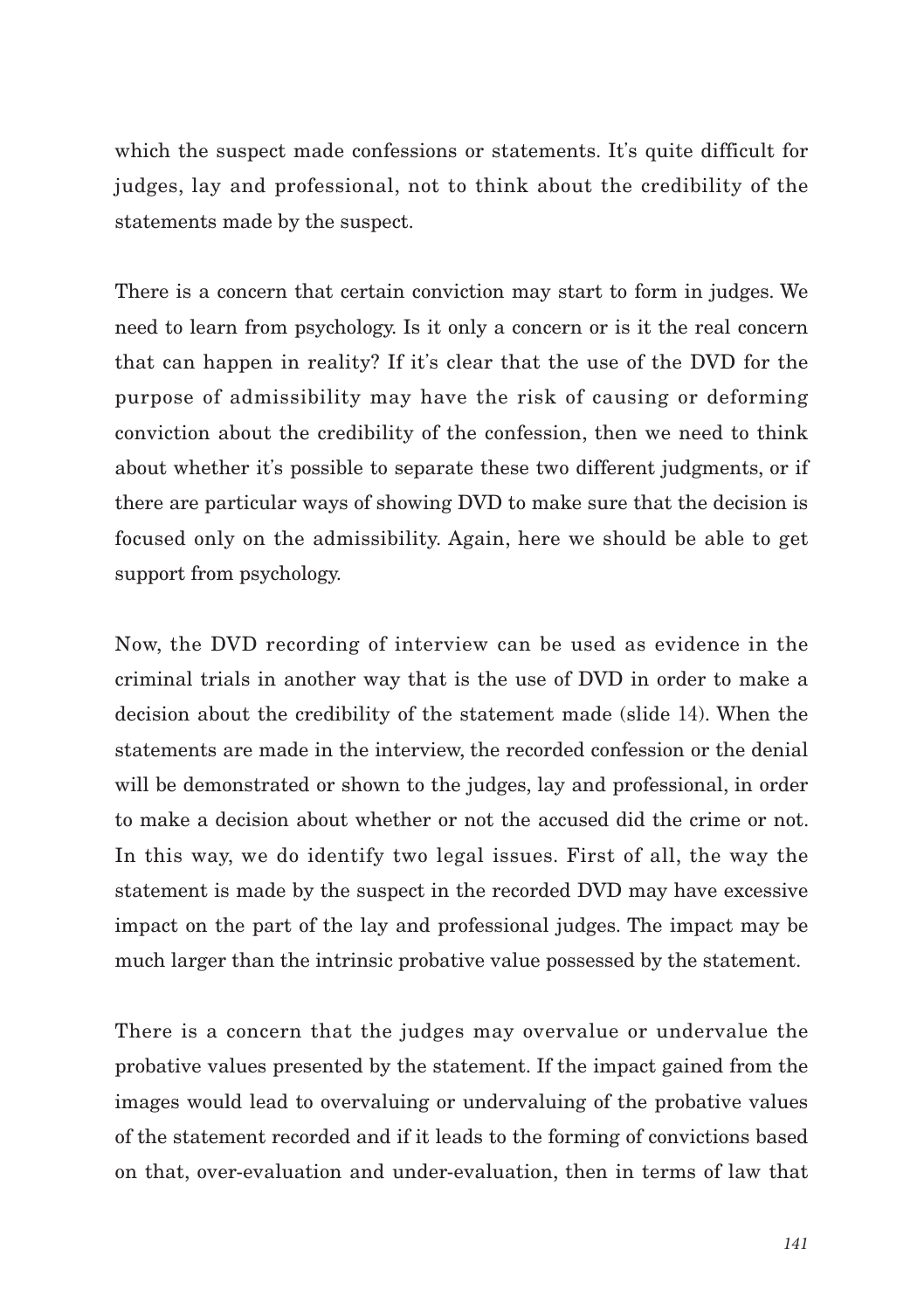kind of evidence must be regarded as dangerous evidence that can lead to prejudice or bias which would jeopardize the fact finding. In that case, the legal relevance must be denied according to the theory of criminal procedure. That kind of evidence should not be accepted.

Without increase or decreasing from the probative values intrinsic to the statement made in the interview, to make that the correct judgment can be done by the lay and professional judges, we need to think about the appropriate angle to shoot the scene and the appropriate way to show the audio-visual recorded sessions. Here again, we need help from the psychology. Then, we can decide whether it's appropriate to use audio-visual DVD in order to make a decision about the credibility of the statement by the suspect.

Again, here I find a more fundamental issue which is related to the basic structure of the criminal procedures in Japan (slide 15). In Japan, the principle is that the direct system based on the open court trial. This actually represents the basic philosophy of the criminal procedures in Japan. This principle says that the oral evidence and all evidence must be presented directly to lay and professional judges in the court where the fact finding is done by the judges. By presenting evidence directly to the judges, judges can make correct formation of conviction which leads to the correct fact finding. This principle or the Japanese system has been established concerning all evidence when the statement is given in front of the judges in the court, it's quite acceptable. But if the statement is made outside of the court during the investigation in the interrogation room, vis-à-vis investigator, then this should not be appropriate as evidence used for the criminal trial. This is the issue of *chosho saiban*, the trial by dossier or *chosho*, official document.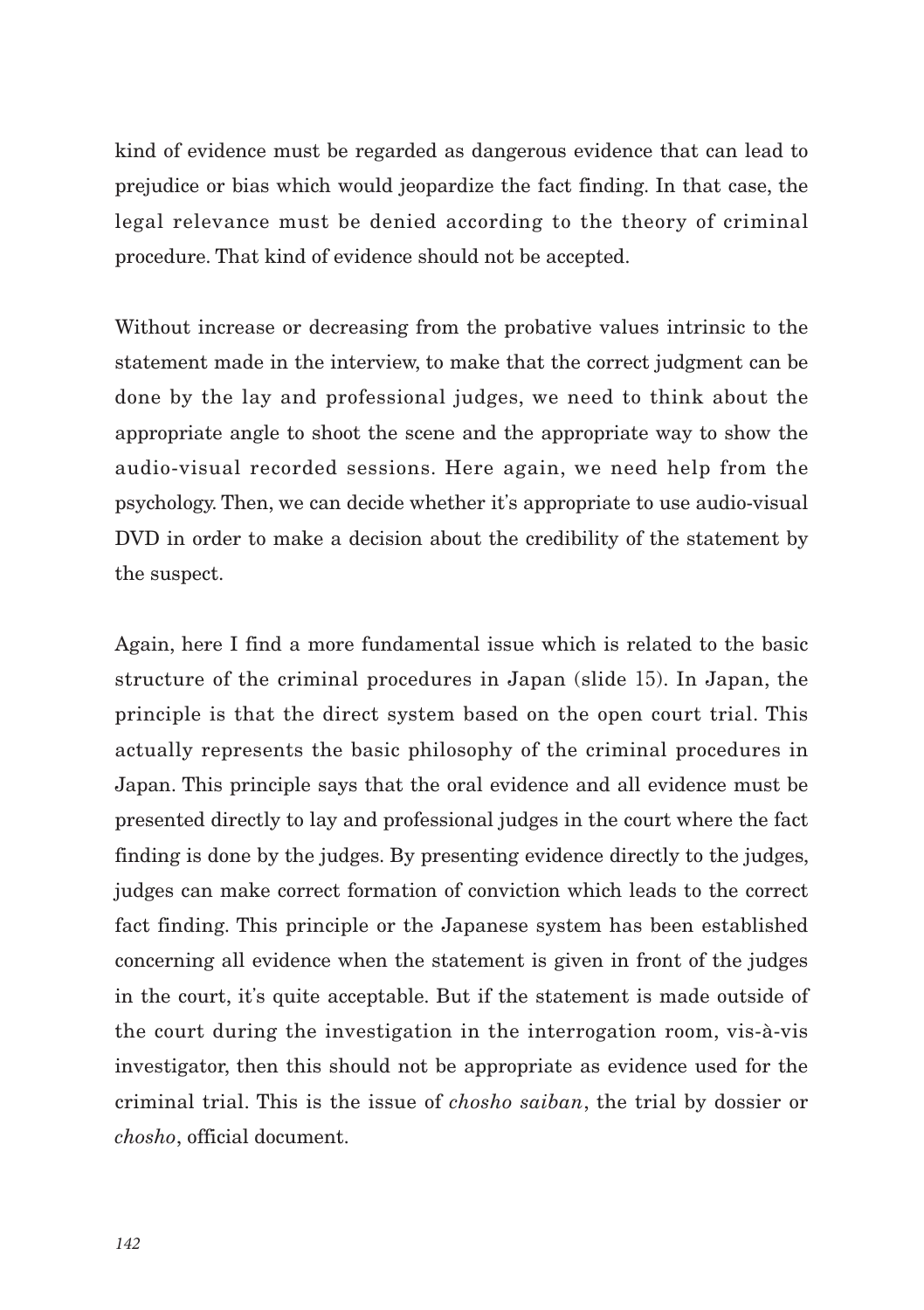So far the issue about the trial based on dossier was due to the distortion of the written documents which does not reflect the information given by the statement correctly. But actually we have more essential issue. Even if the statement was recorded in a written document correctly – if the DVD shows that the statement made in the interview was presented as evidence without distorting the information, still the use of the statement, oral statement made outside of the court should not be qualified as evidence because the principle is that the statement orally must be made in front of the judges directly. In order to make sure that the due process is provided to the suspect, it's quite important. This is something separate from the importance of truth finding.

When a suspect gives a statement even if the suspect had complete control as to the content and as to whether or not to make a statement, still during the investigation any statement even in the presence of counsel, no strategy about the defense has been made on the part of the suspect and his or her counsel because as suspects, they have not received any discovery of the evidence, the suspect and his or her counsel – no material to decide about the defense strategy. But the statement made in that stage is to be used as evidence in a criminal trial.

There is a danger that complete execution of the right to defense is quite difficult on the part of the suspect or the accused. In order to secure the right to defense on the part of the accused, the statement must be made by the accused or the suspect with a strict supervision by the counsel. That should take place not in the interrogation room but in front of the judges in the open court. This is the philosophy of the criminal procedures in Japan.

As to how should we present evidence, meaning the audio-visual recorded sessions to judges so that they can form correct conviction about the fact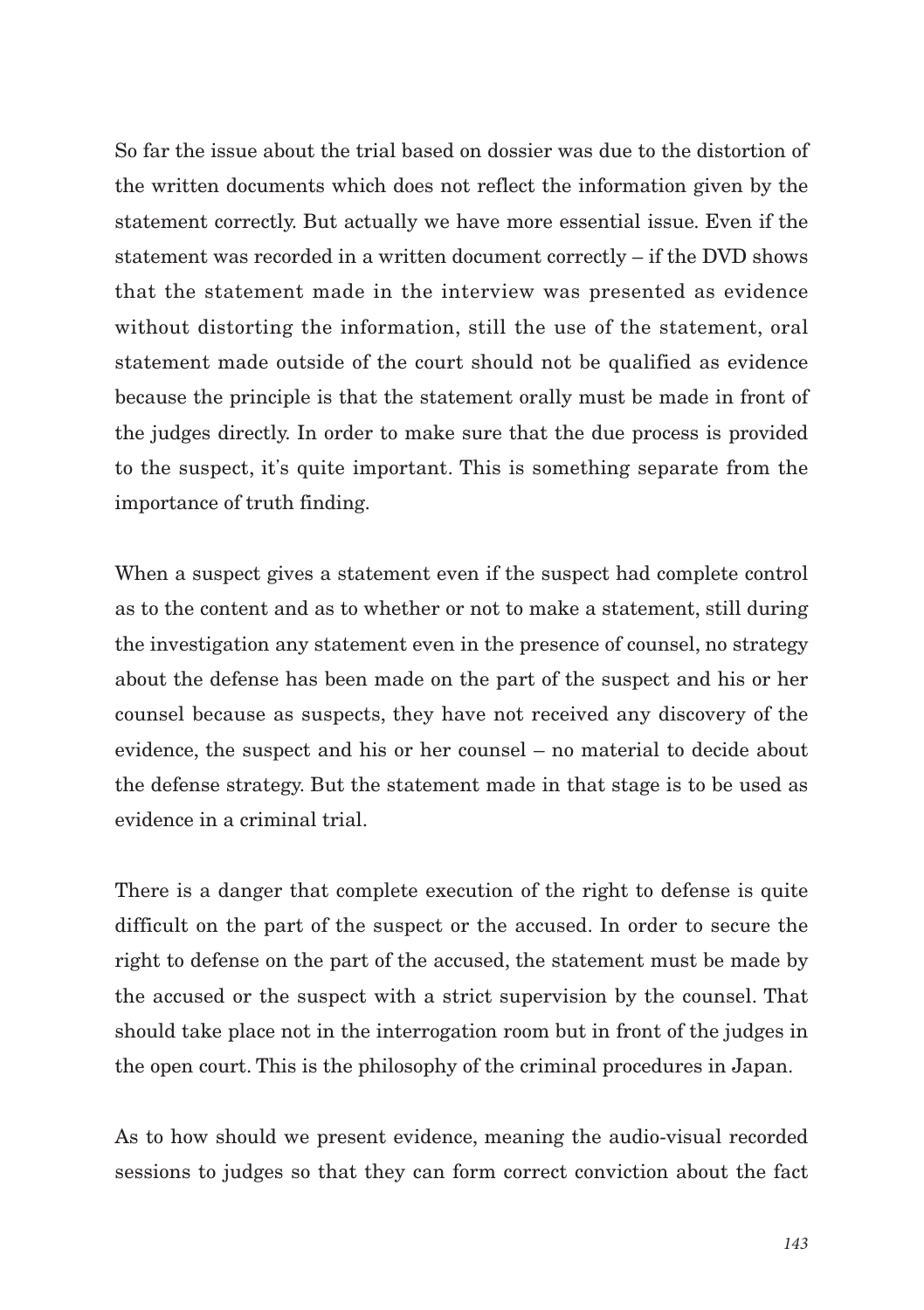finding. I am sure that we can learn about it from the psychology here (slide 16). I assign a lot of importance about the collaboration between law and psychology. The unquestioned assumption in the Japanese criminal procedure law is that it's best to have oral statement by the suspect in front of the judges. But there has been no questioning. This assumption has been taken for granted. It's possible that there is no psychological foundation to say that this has been the best way. We need empirical data so that Japan can make decision as to whether we should maintain the current system of direct open trial system. Based on the input from psychology, maybe we are able to say whether or not the current direct open court system is quite important because this has the normative value to ensure the due process for the suspect. Perhaps this is what we start to see when we are going to have collaboration with psychology. That's about the current issues and future perspective of the video recording of suspect interview in Japan. Thank you very much.

## Hiroshi Nakajima

Thank you very much for your presentations from two perspectives, law and psychology. We listened to the presentations.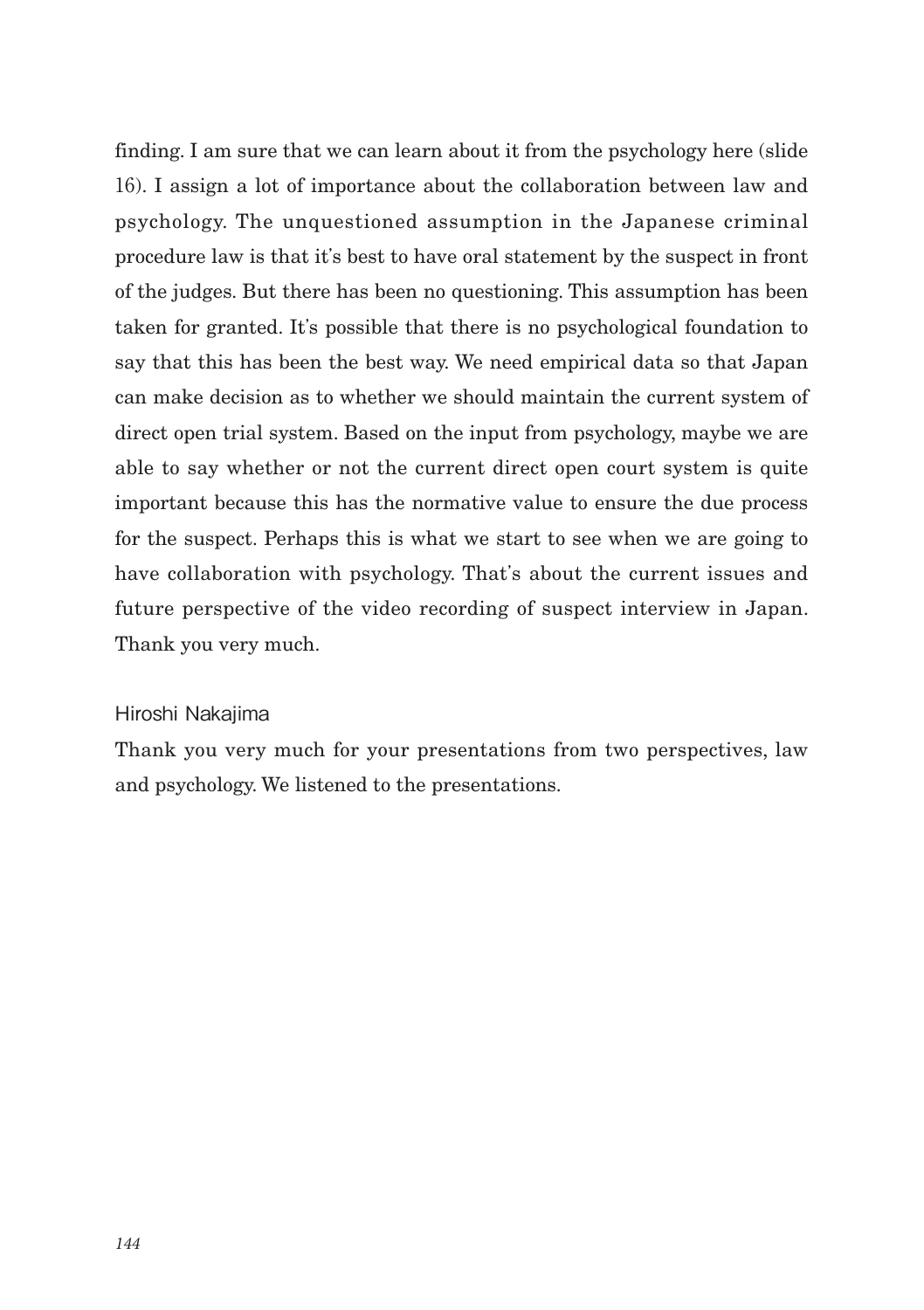



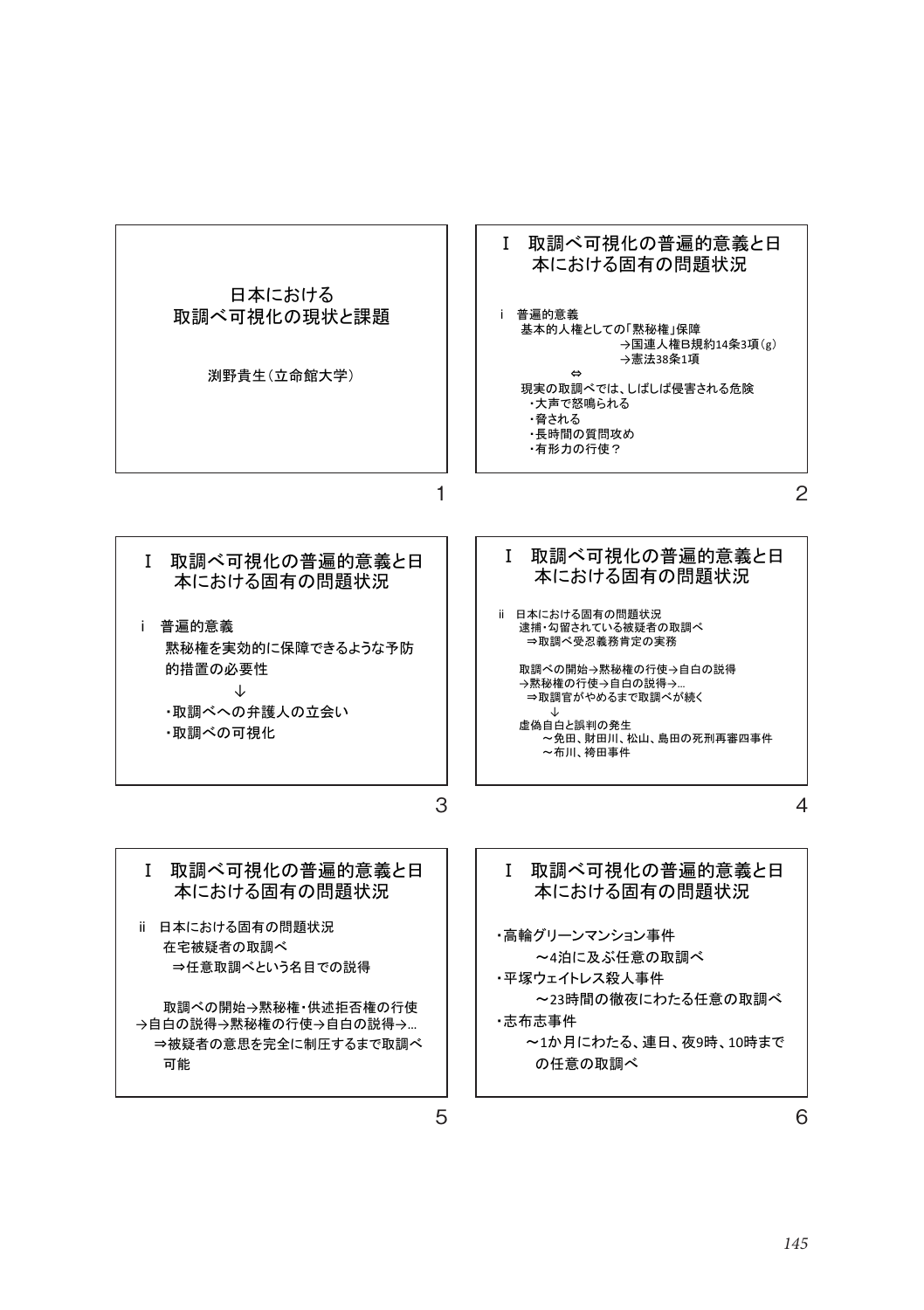

√<del></u><br>(=事実)に即して行わせることが可能に</del>

【心理学から学ぶべきこと】 䞉ྲྀㄪ䜉䜢ཷ䛡䜛⪅䛾ᚰ⌮䞉⢭⚄≧ἣ ・取調べのどの段階で、供述するかしないかの自由 な決定ができなくなるか

— ↓<br>可視化DVDの鑑定 ї௵ពᛶุ᩿䛻✚ᴟⓗ䛻⏝䛷䛝䜛ἲไᗘ䞉㐠⏝䛾ᵓ⠏ 取調べの雰囲気や取調べのやり方だけでな く 被疑者の供述内容も認識 ⇒供述の信用性についても心証を取って しまわないか? љ 証拠能力判断と証明力判断が峻別されない

おそれ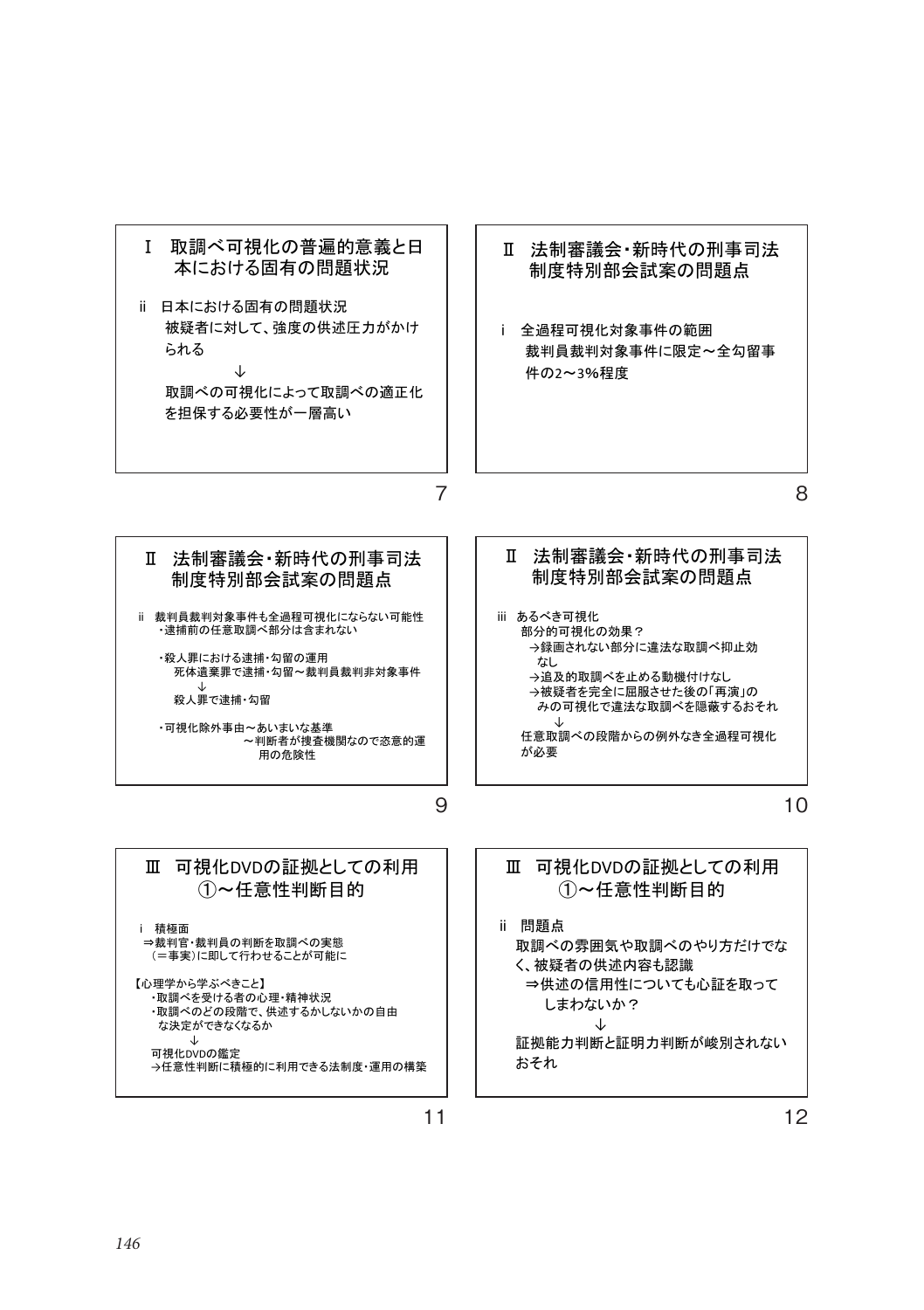

【心理学から学ぶべきこと】 ・供述内容を認識して、供述の信用性につ いて心証形成しないことは可能か?

・任意性の点に限定した心証形成を保証 する可視化DVDの見方は?

#### IV 可視化DVDの証拠としての利用 ②~信用性判断目的

- i 映像による過剰なインパクト <sub>次隊にぷる</sup>過約。 ファ・フェ<br>供述が本来有している証明力を越えて、過剰に信</sub> ⏝䜎䛯䛿㐣ᑡ䛻ಙ⏝䛾༴㝤 љ
	- 予断・偏見に基づく評価を招くおそれのある証拠 эἲᚊⓗ㛵㐃ᛶ䛾ྰᐃ
	- 【心理学に学ぶべきこと】 - 供述の証明力を適正に評価できる録画アングル ·裁判官·裁判員へのDVDの見せ方

13

#### IV 可視化DVDの証拠としての利用 ②~信用性判断目的

- ii 公判中心主義、直接主義との関係 コ・・・・。ニッヘニッニ。<br>証拠は、公判廷で、裁判員・裁判官の面前で直接、提供 すべき
	- つ。<br>公判外供述<公判での証言・供述
	- ←正しい心証形成、正確な事実認定を行う方法
	- ←防御権保障~証拠開示を踏まえた被告人の防御方 法の決定 何について、どの段階で、どこまで供述するか 䠙ᡭ⥆ⓗṇ⩏䠄㐺ṇᡭ⥆䠅䛾ಖ㞀
- IV 可視化DVDの証拠としての利用 ②~信用性判断目的
- 【心理学に学ぶべきこと】 • 栽判員• 耕判官にとって、正確な事実認 定にもっともふさわしい証拠の呈示のされ 方とは?
- —↓<br>【法律学が受け止めるべき課題】 公判中心主義・直接主義は、真実発見と は切り離してでも、守るべき手続的正義か どうかを原点に立ち返って検討すること

15

16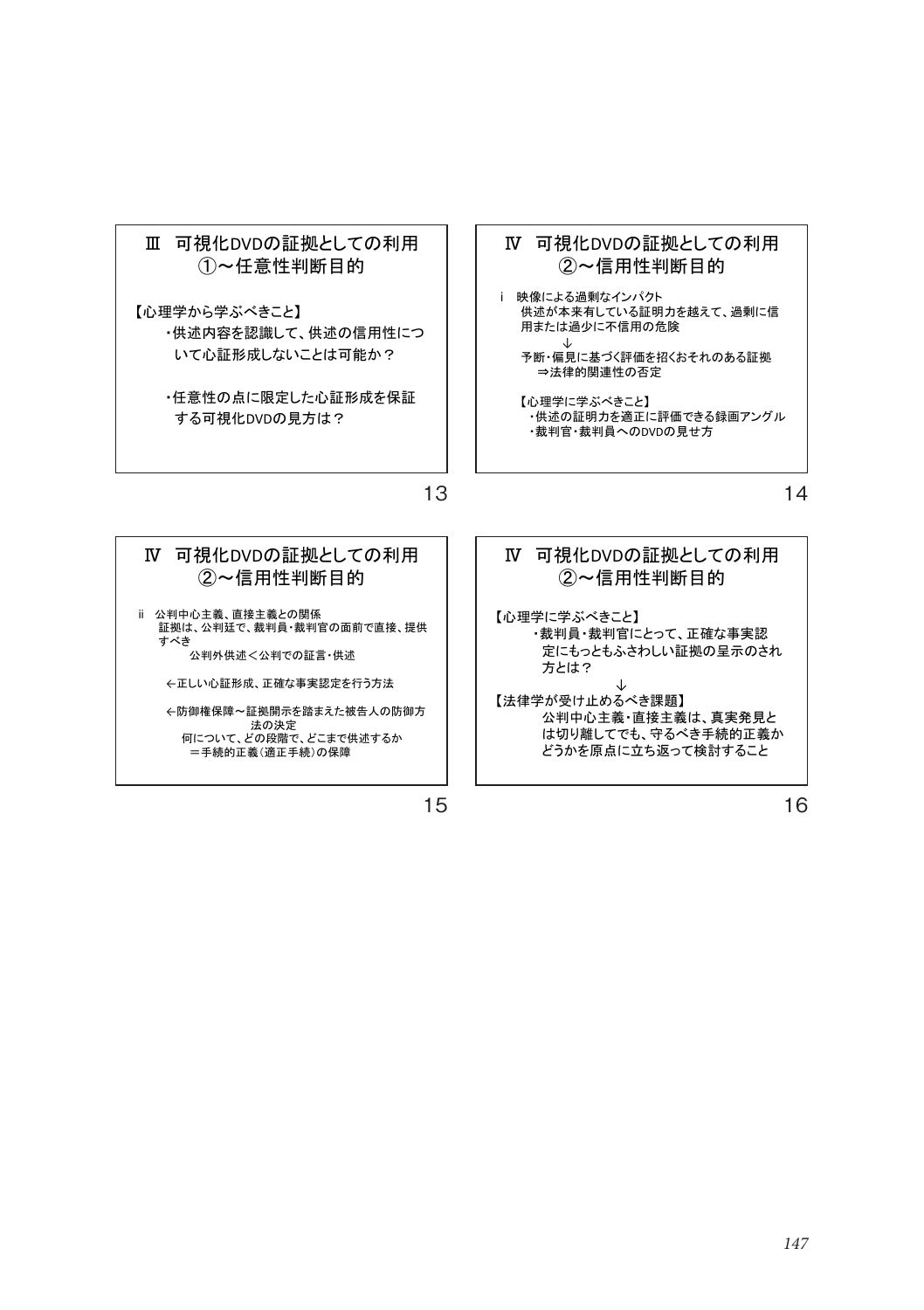#### Hiroshi Nakajima

Now, I would like turn to Mr. Kosakai with Osaka Bar Association, lawyer for comments.

#### Hisashi Kosakai

Thank you very much. My name is Kosakai, a lawyer practicing in Osaka. Two speakers have given us very interesting presentations. I am not sure whether my comments are directly relevant to their presentations, but I have three points I would like to make. First is about the special subcommittee decision, about debate and discussion concerning their decisions. Secondly, as Professor Fuchino mentioned we have long, long way to go for the full and complete audiovisual recording and what is the process we can take toward that complete audiovisual recording. Thirdly, after the complete audiovisual recording is achieved, what are the perspectives we should have toward the future? But I really have not reached question number 3 in my mind yet. So, my comments are rather incomplete.

Now, in the 30th meeting of the special subcommittee of the Judicial Reform Council, they decided to suggest the introduction of audiovisual taping. That's on the way toward implementation. Professor Fuchino in his talk mentioned that this audiovisual partial recording is not at all satisfactory. Of course, I am not taking side with the government and authorities as I think his criticism is really sharp and needs to be taken. Only 2% to 3% of the trial cases are represented by lay judge cases. That is the scope of audiovisual recording as suggested. But on June the 16th, Supreme Court issued a notification for lay judge cases or special cases investigated by the prosecution agency. Besides this, all cases, especially those custodial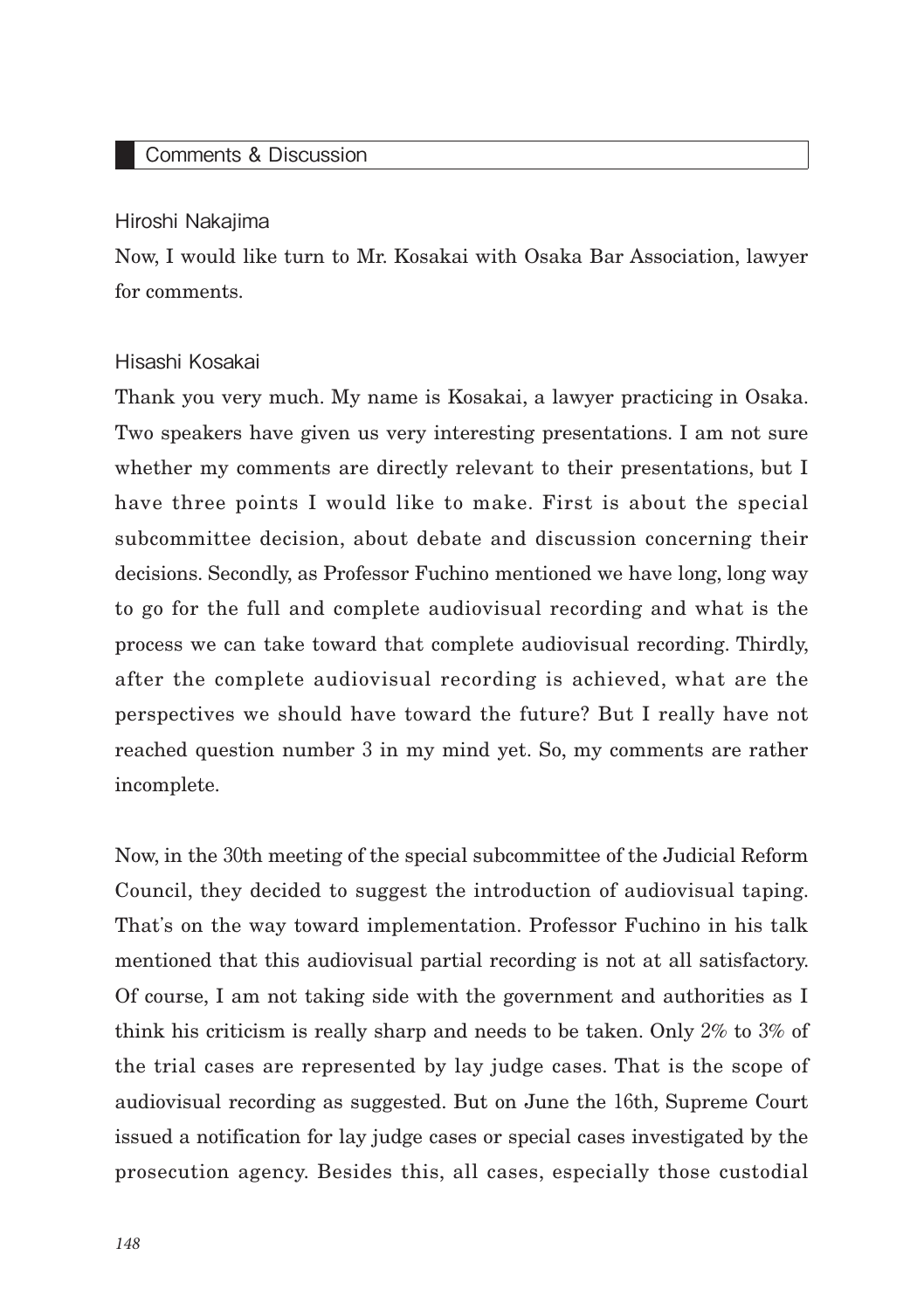suspects which might go into the official trial and also when the audiovisual recording is warranted, those cases shall be added later on as an additional scope of audiovisual recording. As a third step, the witnesses interviews may also be audiovisual recorded. That notification was issued by Supreme Court on June the 16th toward October the 1st.

There are some issues I would like to raise. Even for 2% to 3% of all the cases, all the interrogation including the police interrogation are going to be audiovisual recorded. I think this has very important implications. Even for cases which are outside the scope of audiovisual taking and this is something mentioned at the special committee, even for cases outside the scope, the burden of proof is going to be quite severe and heavy. I am not sure whether the person used the term ʻpreponderance of evidence' but anyhow the proof of burden is going to be very heavy, even for cases which are right now outside the planned scope of audiovisual recording. Investigators, members of the special committee, those cases outside the scope for the future need to be considered with the same objective of what we have done so far. The credibility of evidence needs to be really assured. Only when that is assured, the statements of images can be admitted in the court. The Supreme Court said yes to these questions.

All of such audio video recording issues had some practical questions to be dealt with. As mentioned, there are some exceptions to the required audiovisual recording. There can be many ways to interpret what is understood as exceptions. But I think the lawyers can do a very good job in trying to limit exceptions to audiovisual recording. That means we as defense lawyers need to do a good job and we need to expect the court to do their part.

Yesterday, chief prosecutor of the attorney general of the prosecution agency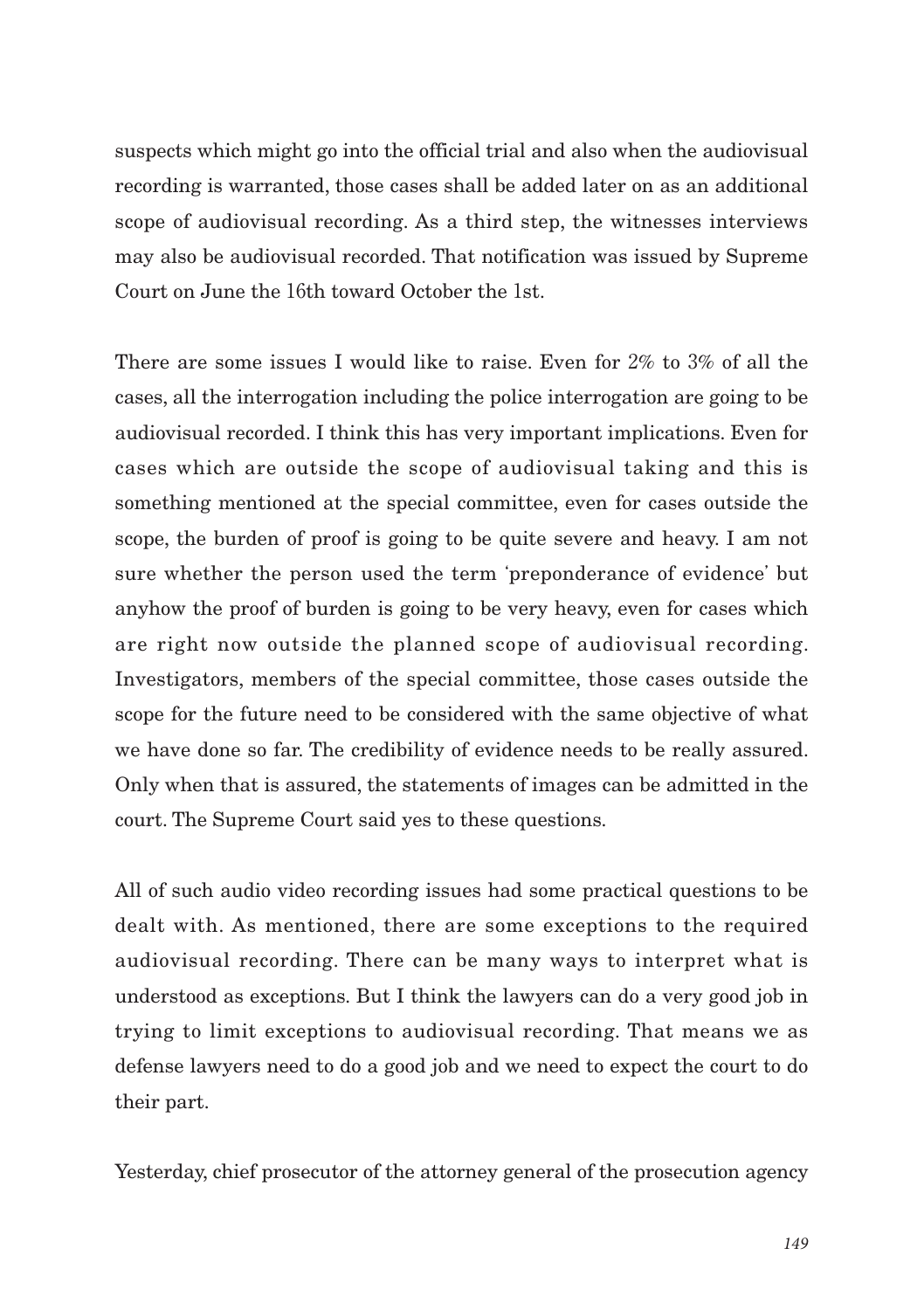of Japan had a press conference. He stated that the audiovisual recording will be implemented for different levels or degrees of level. But as he so clearly stated in public I think we are in the direction of expansion of audiovisual recording of cases. As Professor Fuchino mentioned, there are some issues specific to Japan. There are some legal issues as he explained but by one century or on the level of one century or 20th century there are some cultural issues, for instance, making the suspect to feel sorry during the interrogation.

Profession Dixon raised a very important question, and there are some specific cultural features which I think are very typical for non-Japanese to really understand. But under such difficult circumstances, I wonder how such a cultural thinking is going to change in the future. In Japan, I think the interrogation techniques so far have been more severe and difficult than the Reid techniques. But as Professor Naka mentioned earlier we hope that with the use and introduction of audio video recording, the changes are gradually going for the better. We have been demanding the complete recording, and there has been a strong opposition from the prosecution, but on the other hand, there have been some changes and revisions to the interrogation manual in police and the prosecution which has invited academicians for advice. In the reality of interrogation, there are changes.

How in practice interrogation and the use of audiovisual taking is going to go forward is what we would like to really closely pay attention to. How the complete audiovisual recording is going to be realized? For some years to come, I am sure that we are going to continue to be confronted with challenges. There has been a significant recording but it's still a partial audiovisual recording. But even with that level some psychological analysis is possible as reviewed by Professor Takagi.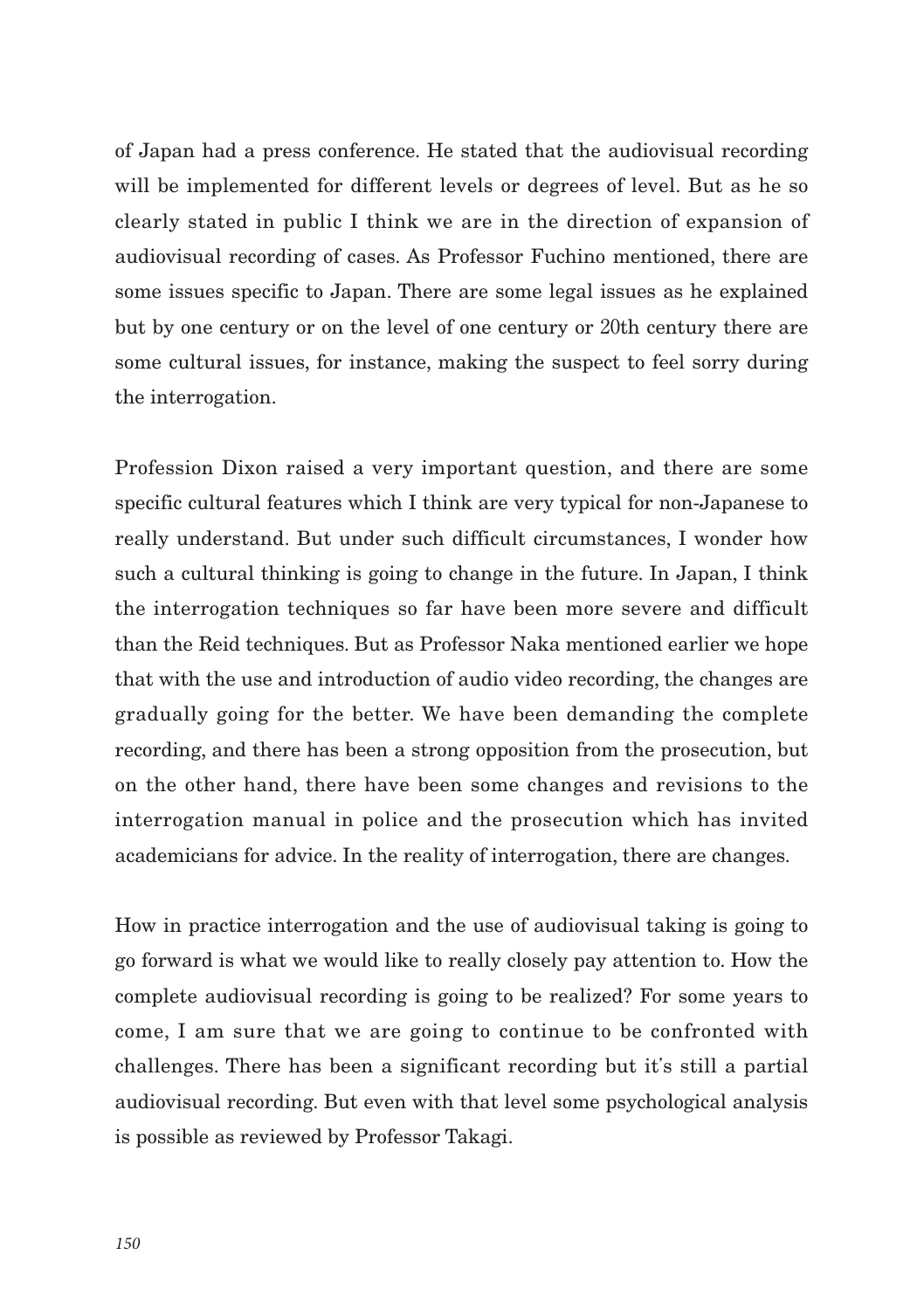Our practice as a lawyer is going to enter into a new era. In order for investigator to do a good job in collecting evidence what sort of changes are necessary and what can be done to properly evaluate the outcomes, the findings of the investigation? I think that this is where we need to do our good understanding of evaluation. The perspective bias depending upon the view angle of the camera, as we are going to see more audiovisual images, those are some of the very practical questions we the lawyers also need to work with.

The remaining question is concerned with what Professor Fuchino mentioned. The statements made out of a court even if they are collected in a proper manner, such statements made out of the court are still admitted in court if they are not hearsay. How to deal with the statements made outside the court in the trial process is I think another question. If information is gathered properly and if they can be evaluated, those are two important preconditions, then the open trial centered principle may not be the future we are moving ahead. That may change in the future. Thank you.

#### Hiroshi Nakajima

Thank you very much. Without further ado, let's move into the question and answers. When you ask a question, please identify yourself with your name and affiliation and please identify to whom you are addressing the question. Anybody who would like to take the floor? Yes, please.

#### Questioner 1

I'm A from Osaka Bar Association. I have a question to Mr. Kotaro Takagi. Towards the later part of your presentation you have to think about how we are going to deal with the uniquely Japanese type of the interrogation. I have a concern about that. If we choose the different path, we might end up with a terrible, worse method of carrying out the interrogation placing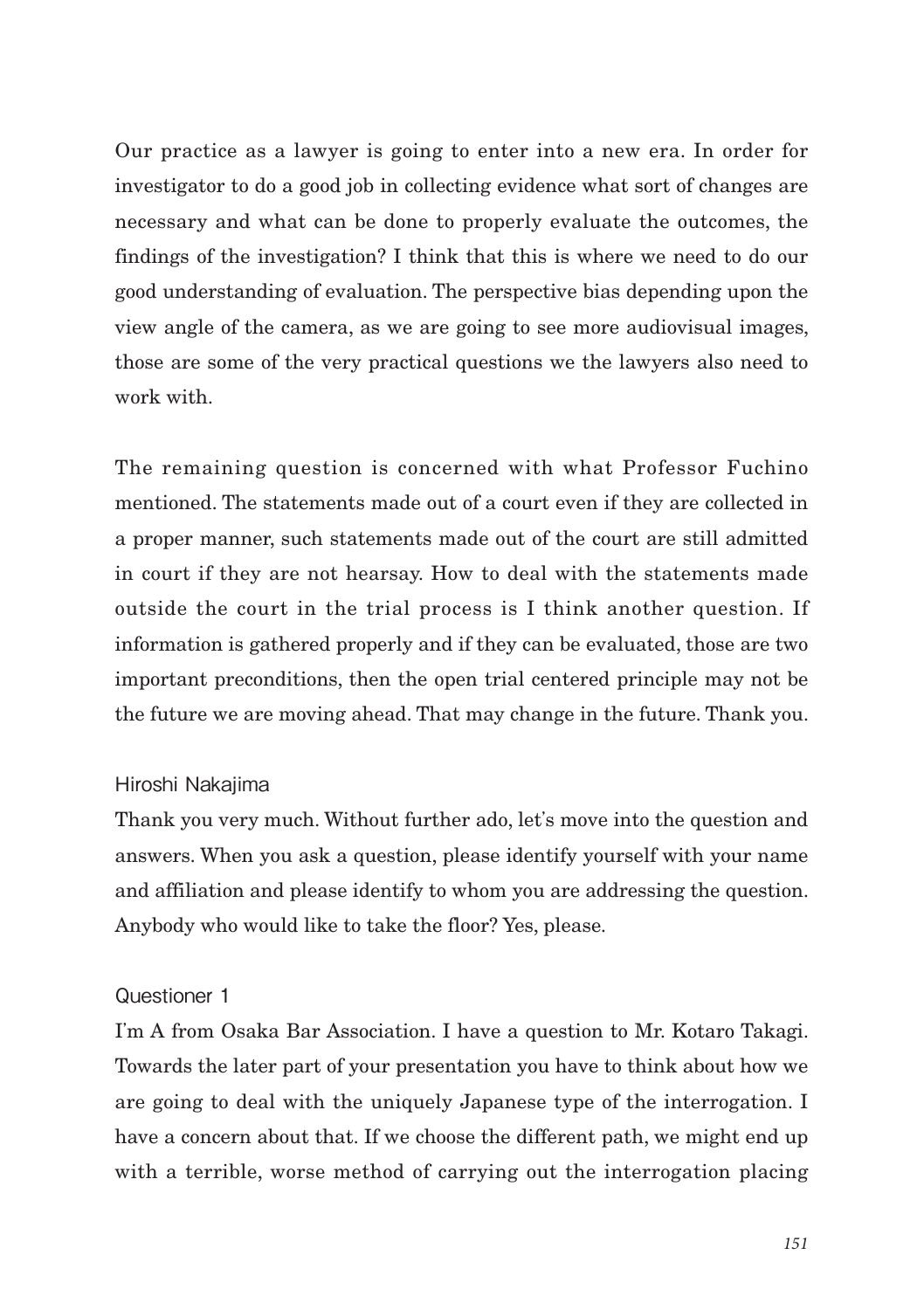ourselves in the Galapagos, isolated type of doing things. What is your image of the uniquely Japanese interrogation process?

#### Kotaro Takagi

Japanese interrogation process, the reason why I talked about this is, as we discuss how we are going to deal audio and video recording is the introduction of the scientific ways of interrogation. The templates can be seen in many places. Information gathering type of the PEACE approach, that is one thing or one model we are able to learn from. Public prosecutor's office and the police officials are now gathering those data. As for PEACE, from the cultural psychological perspective, for example, in the beginning there is the confrontation. You are guilty, that's what I think. You have to explain yourself. Just like the sports, it's not the – there is the rule and there is communication. Probably, it is similar to sports if I may use.

#### Questioner 1

If we are going to proceed public prosecutors, suspects, or the police, if they find themselves all of a sudden in the adversary of confrontational communication, that is something I have to question.

#### Kotaro Takagi

No. Whether we are going to go forward to PEACE approach which is desirable if we are going to go forward, in the cultural setting of the Western countries that was designed and nurtured so. If we are going to introduce that in a Japanese setup, probably it's better to study the communication culture and interrogative communication. That will have to be fully analyzed where we are able to introduce the Western type of the methodologies. We are regarded as a country to import many things but we cannot transport things as they are without any modification. From the traditional interrogation methods, I believe as the basic fundamental data,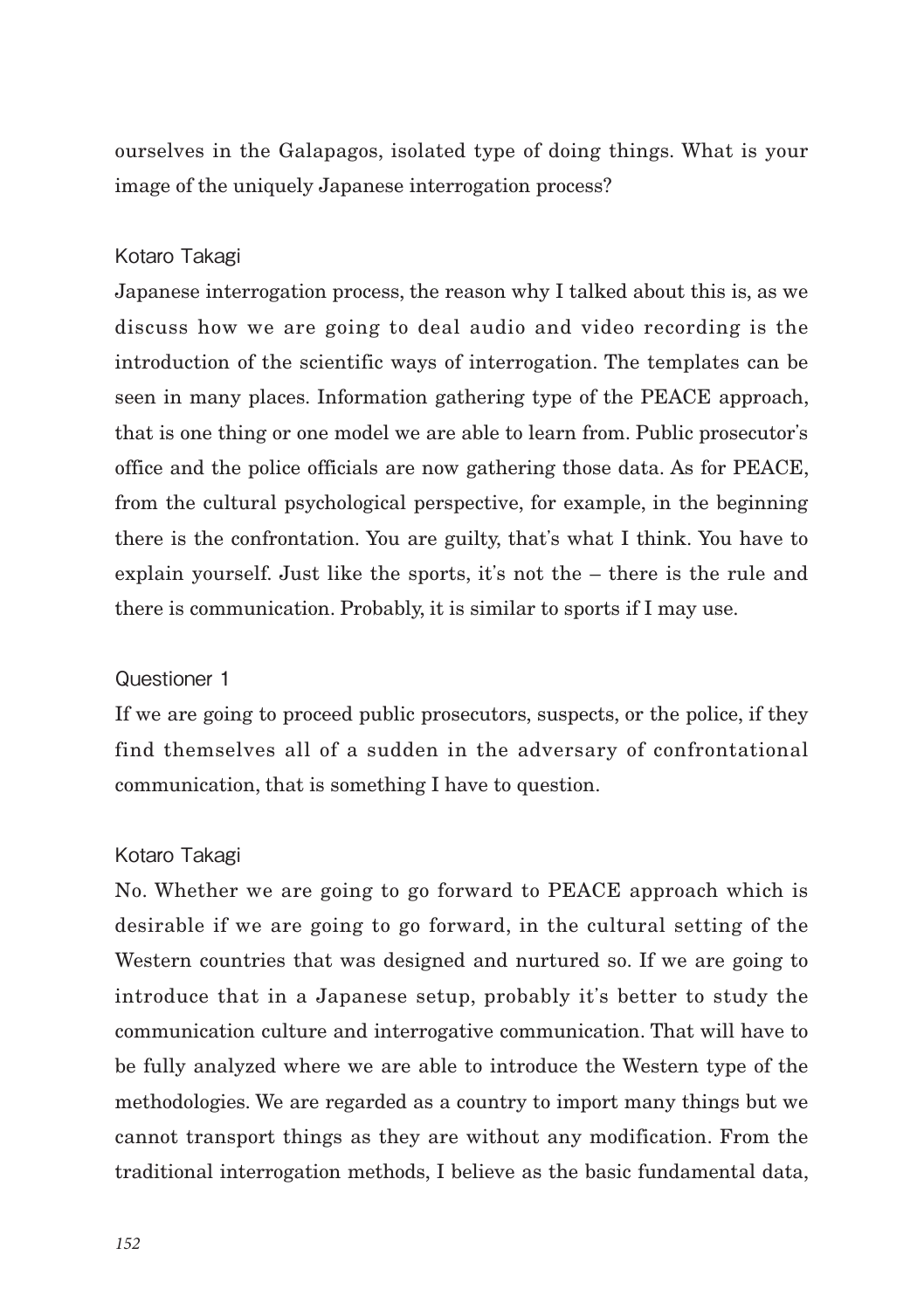it is necessary to analyze how we have been doing in the unique interrogation. That is what I meant.

#### Hiroshi Nakajima

Thank you very much. Next person please.

#### Questioner 2

May I remain seated? I am G, a member of Osaka Bar Association. I am a lawyer. Related question, cultural framework which supports the Japanese interrogation style. You said there is a tendency to ask for the remorse on the part of the suspect. Cultural framework of Japan, when we think about the new interrogation style in Japan how are you going to use the cultural framework? I understand that this would affect the order of questions. But the cultural framework of Japan, the tendency to ask for the remorse or the self-reflection on the part of the suspect, how will it affect that particular tendency?

#### Kotaro Takagi

I didn't have time to talk everything toward the end of my presentation. Japanese style, Japanese culture which focuses on getting the self-reflection on the part of the suspect, I am not saying that we have to continue to focus on it. The cultural level, the general public in Japan, especially when you see the TV programs, people want to see the feeling of apology on the part of the offender. This consciousness is very strong among Japanese people. We need to discuss how well we can improve the interrogation based on the cultural background. I think that it is not good to start the interview asking for apology on the part of the suspect.

If we simply say to the interviewer that you need to change your mindset, it doesn't work. We need a strategic endeavor to change this attitude. Because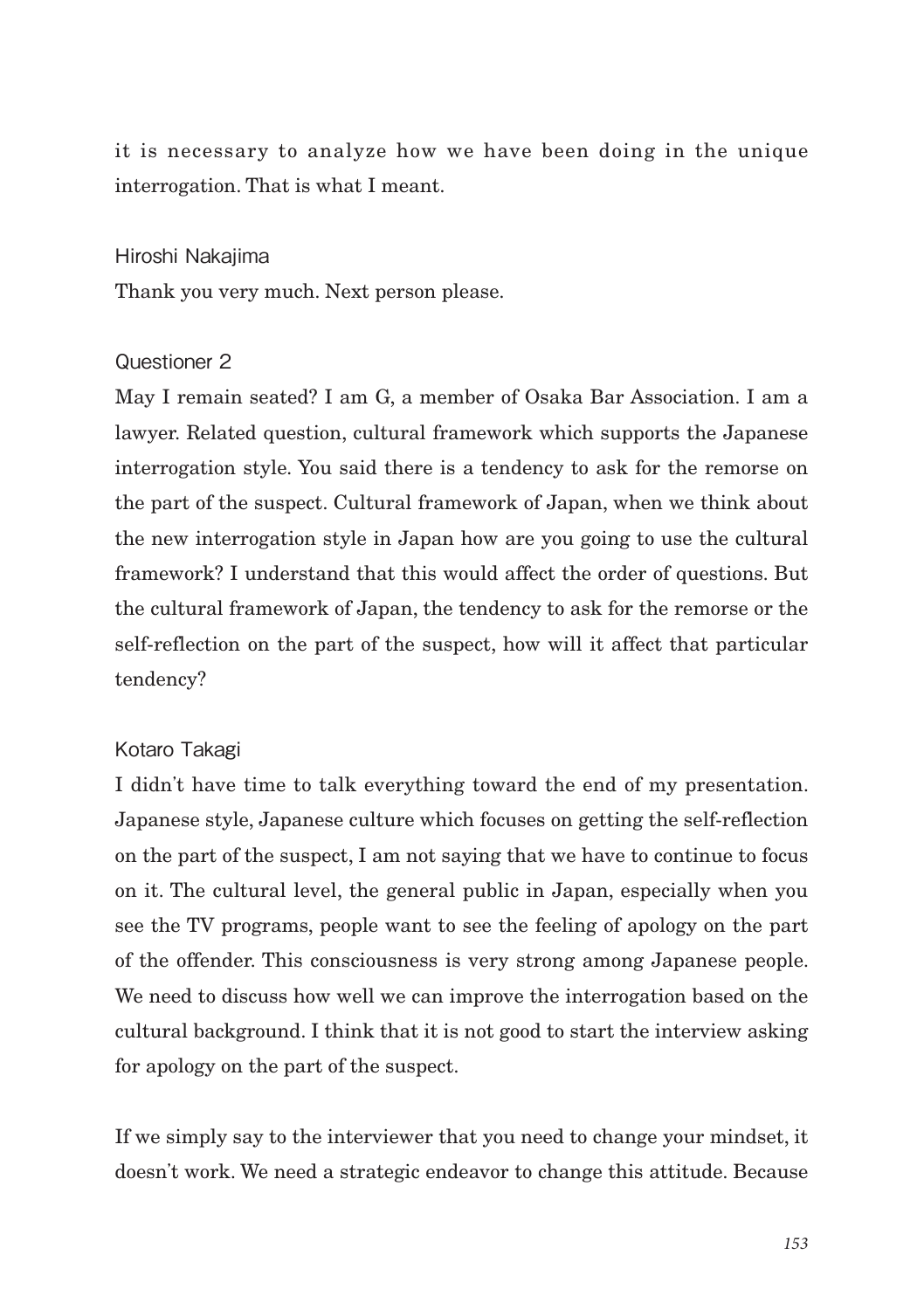this is culturally formed attitude, you need to change education, you need to change the way the training is done. We need more advanced interrogation system.

When the audiovisual recording was introduced in the UK, they faced opposition. But if the practitioner can see the real benefits by the introduction of the new system, then the culture also will be likely to change. Although the culture asks for the apology or self-reflection on the part the suspect is so deep is Japanese culture but we need first of all intervention by psychology because this can at least shield the depth of this Japanese way of thinking in the Japanese culture.

Hiroshi Nakajima

Yes, somebody right there.

#### Questioner 3

I am K with Kagoshima Bar Association. I have a question to Professor Takagi. There should be the joint collaboration between psychologists and legal professionals as you rightly pointed out. In the world of psychology, there must be various different opinions. For example, in the world of court judgment, when you try to do the psychological testing, they try to collection the information which works advantageous on one particular side. I wonder whether you could give us any advice including the psychiatric testing. I don't know whether I should be asking this, but Mr. Kosakai, discussant, talked about the attorneys practices. What are the practices which you intend to put into practice in realizing audio video recording, could you please let us know?

Hiroshi Nakajima Professor Takagi, please?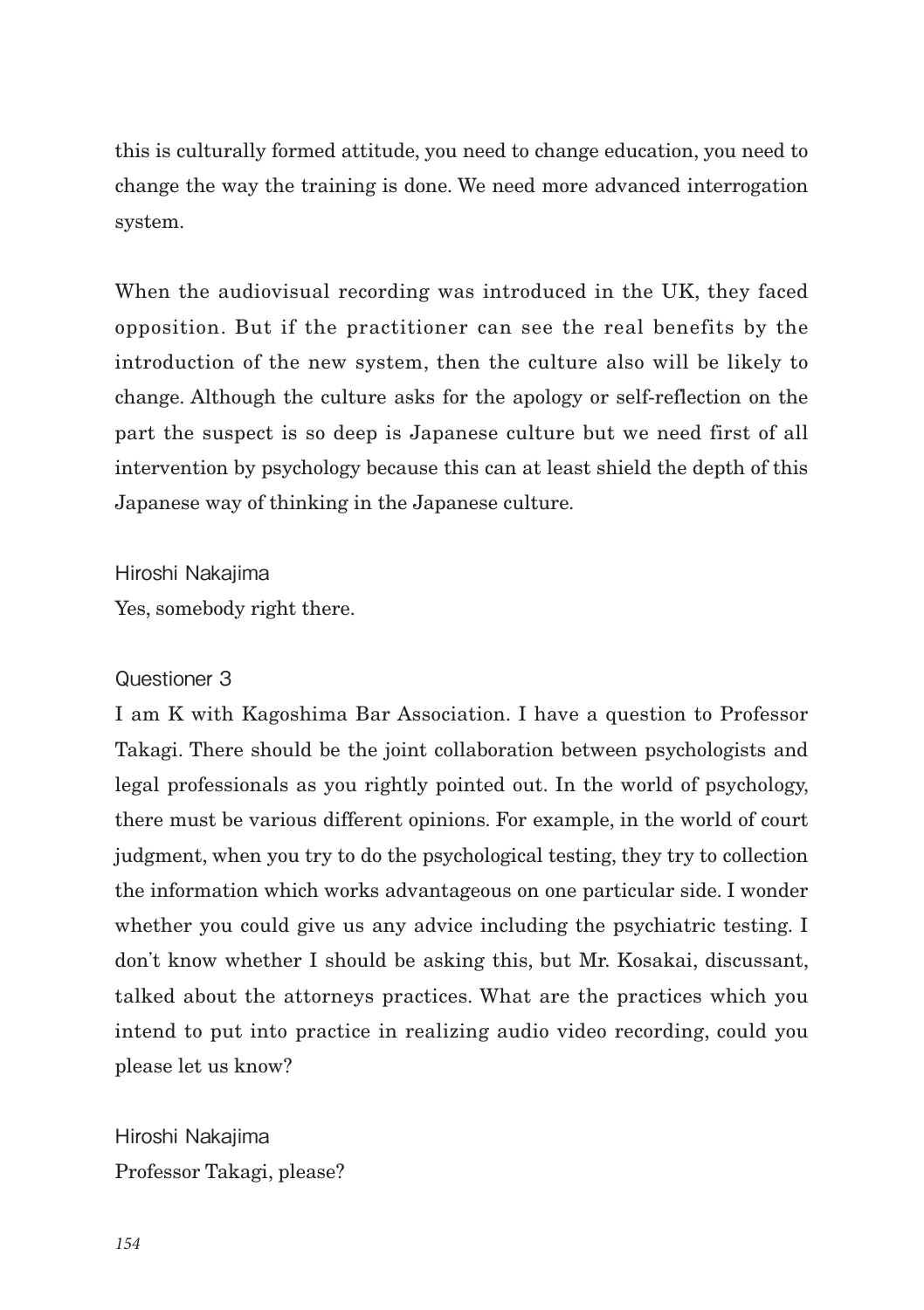### Kotaro Takagi

As for the psychological and psychiatric perspectives, whenever there is a different opinion, you need to share the first foundation of the discipline. Sometimes we fight because there are different schools with different opinions. We need to avoid such situation from happening. For example, I and Professor Naka go to the courts and fight about the truthfulness of the statement by a child and the analysis has to be discussed between the two professionals on the defense and the plaintiff side. This is a sound way of confrontation and trying to come to a better situation. There should be the collaboration between the psychologists as well as the legal professions. In the research and also in the academic discipline, I think it is necessary to have the joint collaboration.

### Hisashi Kosakai

On 16th of June in the Supreme Court, the Public Prosecutors Office, there was the announcement. Of course, this would be institutionalized as a bill. Next year, the first thing we need to do is on the first of October and afterwards that would be implemented. As for the implementation notice, that's what we have already tried, but some additional items were given. We had to cover all the cases. Of course if the suspect, that he has to be detained but it is to cover every case. In that notification how and when and what has to be implemented is stated in that draft. Of course, they are willing to do that but some people said that has to be introduced based on the discretion, then attorneys and counsels and suspects.

## Questioner 3

How are we going to appeal the need of the audio and video recording, that has to be fought? If we are beaten, probably there would be the double standard between what we do in practice and what was decided in the institution.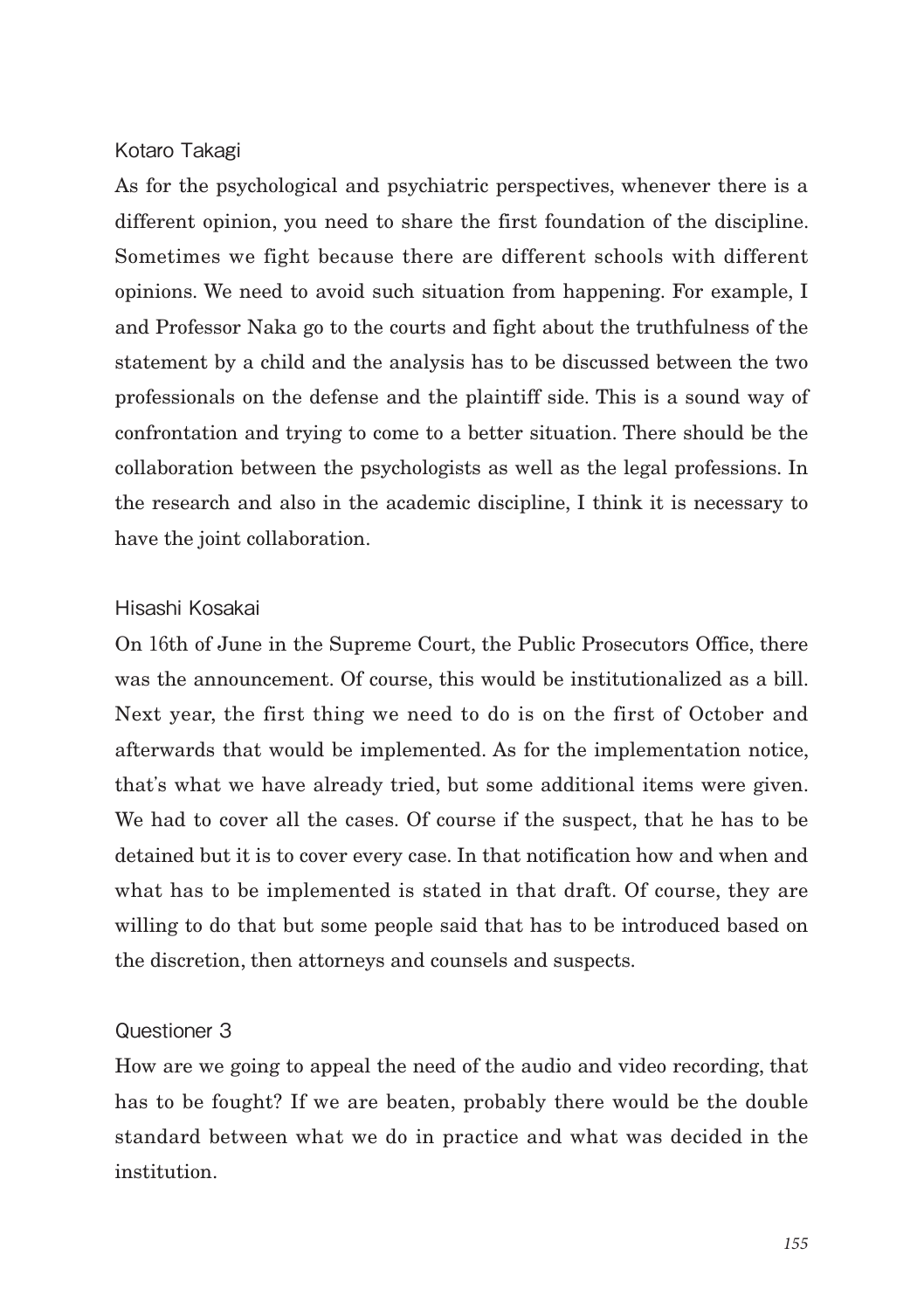# Kotaro Takagi

I believe the defense counsels are able to put that audio and video recording into practice.

# Questioner 3

Then if it is realized, what would you do? As Mr. Goto said after visualization and audio video recording, how are we going to guarantee the right to remain silent?

# Kotaro Takagi

While we guarantee such right of the suspect, audio video recording has to be further promoted but further efforts are needed. We need to have these sophisticated skills on the point of defense counsel to act upon.

# Hiroshi Nakajima

Thank you. One more person or two more persons. Starting with the lady at the back.

# Questioner 4

Thank you for this opportunity. Thank you for the presentation. I am a student at the Ritsumeikan University Graduate School. My question is addressed to the two speakers and the commentator. When the audio visual recording of the interview is to be introduced, I realized that the Japanese understanding of the judicial system must be considered. Suppose there is a person taken to the police station, the suspect – usually people will think as follows. Justice is quite important for the early identification of the culprit. Rather than paying due attention to the human right of the suspect, it's more important for justice to give priority to the fact finding to make sure who is the offender. I know that this social common understanding is quite immature and we need to make sure that the people in general should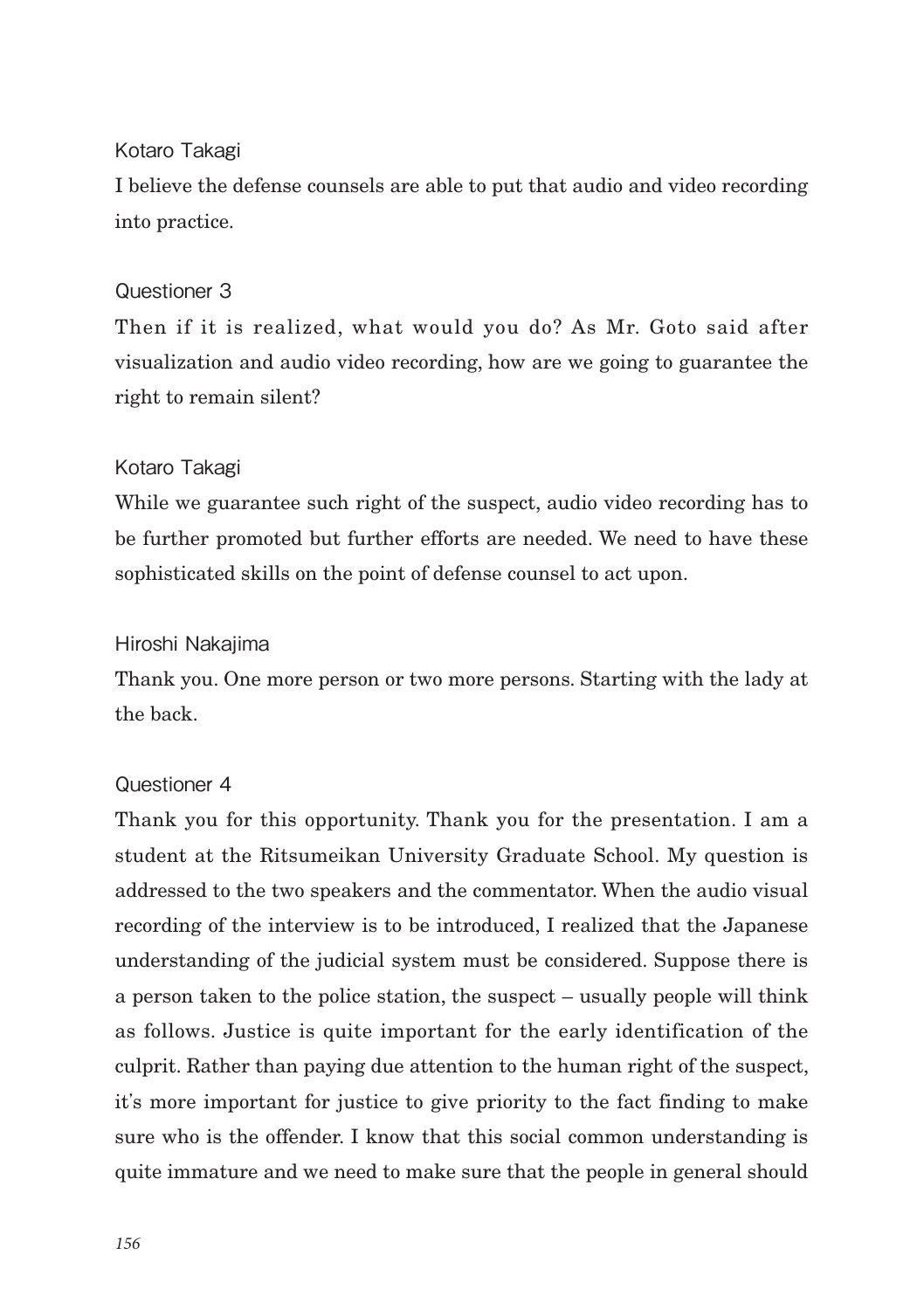have more mature understanding of justice. Otherwise, simply changing the system in the criminal justice would not help to solve the problem. This is a question to all of the three speakers.

#### Hiroshi Nakajima

Professor Fuchino, are you ready?

#### Takao Fuchino

Yes, I think you are quite right in pointing this out. In Japan, the way the mass media covers crimes is quite problematic. But in order to change the way the mass media covers those cases, it's quite important for us to point out problems. Typically, mass media at the time of the arrest of a person, the suspect will be accused strictly – this is what the investigators say to the mass media. The correspondents simply repeat the message to the general public. This is one way to educate the general public concerning criminal justice, although I believe that this is not the appropriate education. It's quite important to tell to the mass media that this is not the appropriate way to cover criminal cases. Perhaps this is the first step.

## Kotaro Takagi

I agree with Professor Fuchino. We do have many criminal justice problems, abundant, and I have to say the role of the mass media is very big. What is the contribution of the psychology? The role of the psychology is to clearly show that this is not a simple issue. Concerning the information gathering and demanding the apology we tend to believe that the truth is obtained only when the information is obtained, when the suspect is apologizing for what he has done. This is one of the hypotheses that we need to test in the field of psychology. We cannot simply say that it's not good to try to get apology or remorse on the part of the suspect. We need to look at what's behind it. There is a kind of network of Japanese understanding or feeling